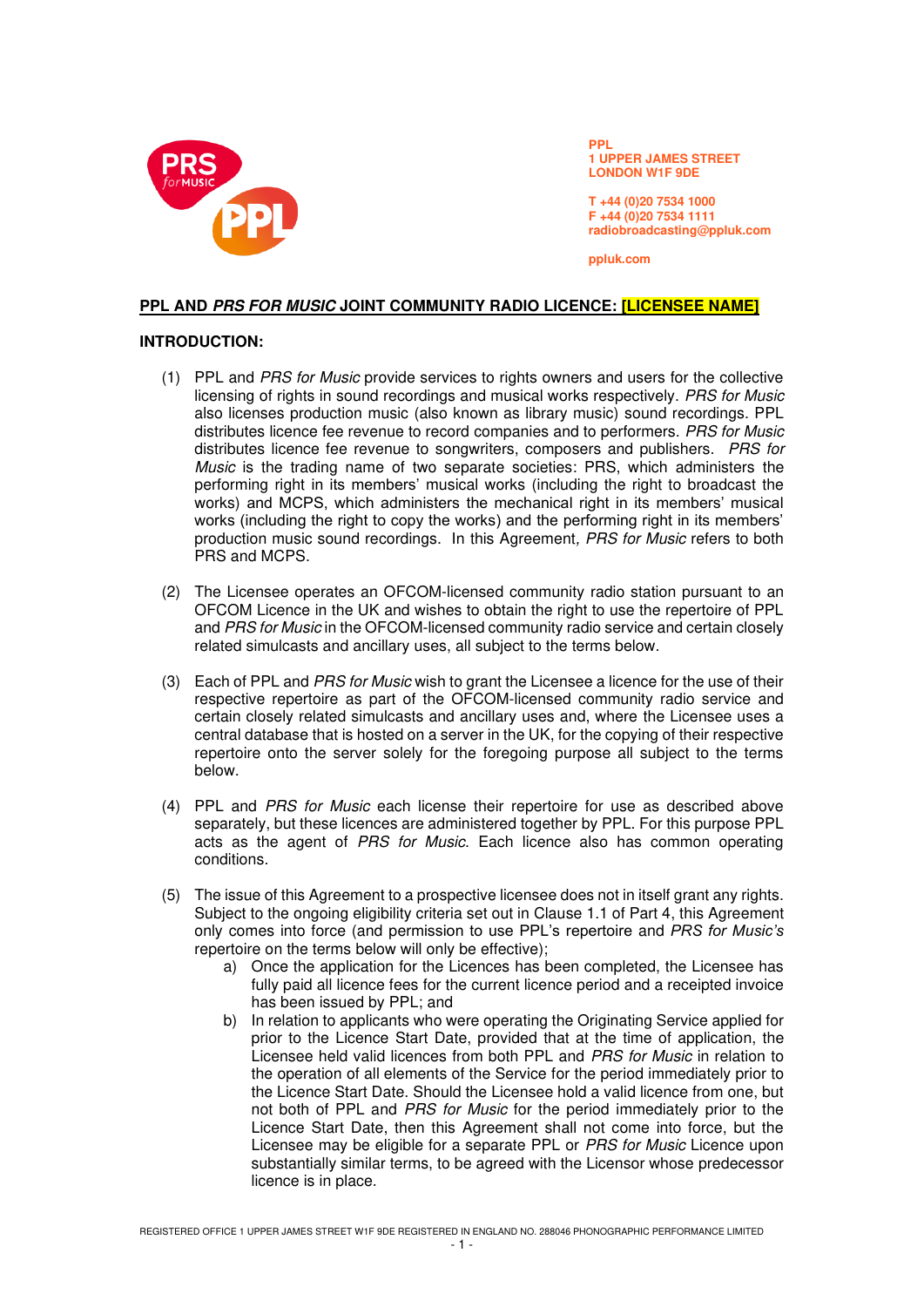- (6) To be eligible for the licences set out in this Agreement, the Licensee must hold a valid, current OFCOM Licence for its Originating Service.
- (7) The Licences granted by PPL, PRS and MCPS can each be terminated pursuant to Clause 11 of the Common Operating Conditions individually by either;
	- a) the relevant Licensor (for example, PPL in the case of the PPL Licence); or b) the Licensee.

For the avoidance of doubt, termination of one Licence does not by itself cause the termination of any other Licence still in force at that time. This Agreement shall terminate upon expiry and/or termination of all Licences.

- (8) This Agreement is structured as follows:
	- (a) This Agreement consists of this document comprising this Introduction and Parts 1 to 5 below.
	- (b) Details of the Licensee and of the Service are set out in **Part 1 – Licence Particulars**.
	- (c) Subject to the terms and conditions set out in this Agreement, the Licensee is to be granted three licences – the PPL Licence, the PRS Licence and the MCPS Licence – for the Service.
		- i. Details of the rights granted by PPL (on its own behalf) are set out in **Part 2 – PPL Grant**.
		- ii. Details of the rights granted by PPL (on behalf of PRS of Music) in the PRS Licence and the MCPS Licence are set out in **Part 3 – PRS for Music Grant**.
		- iii. Details of the terms and conditions that apply to the Licences are set out in **Part 4 – Common Operating Conditions**.
	- (d) The meanings of various defined terms used in this Agreement are set out in **Part 5 – Glossary/Definitions**.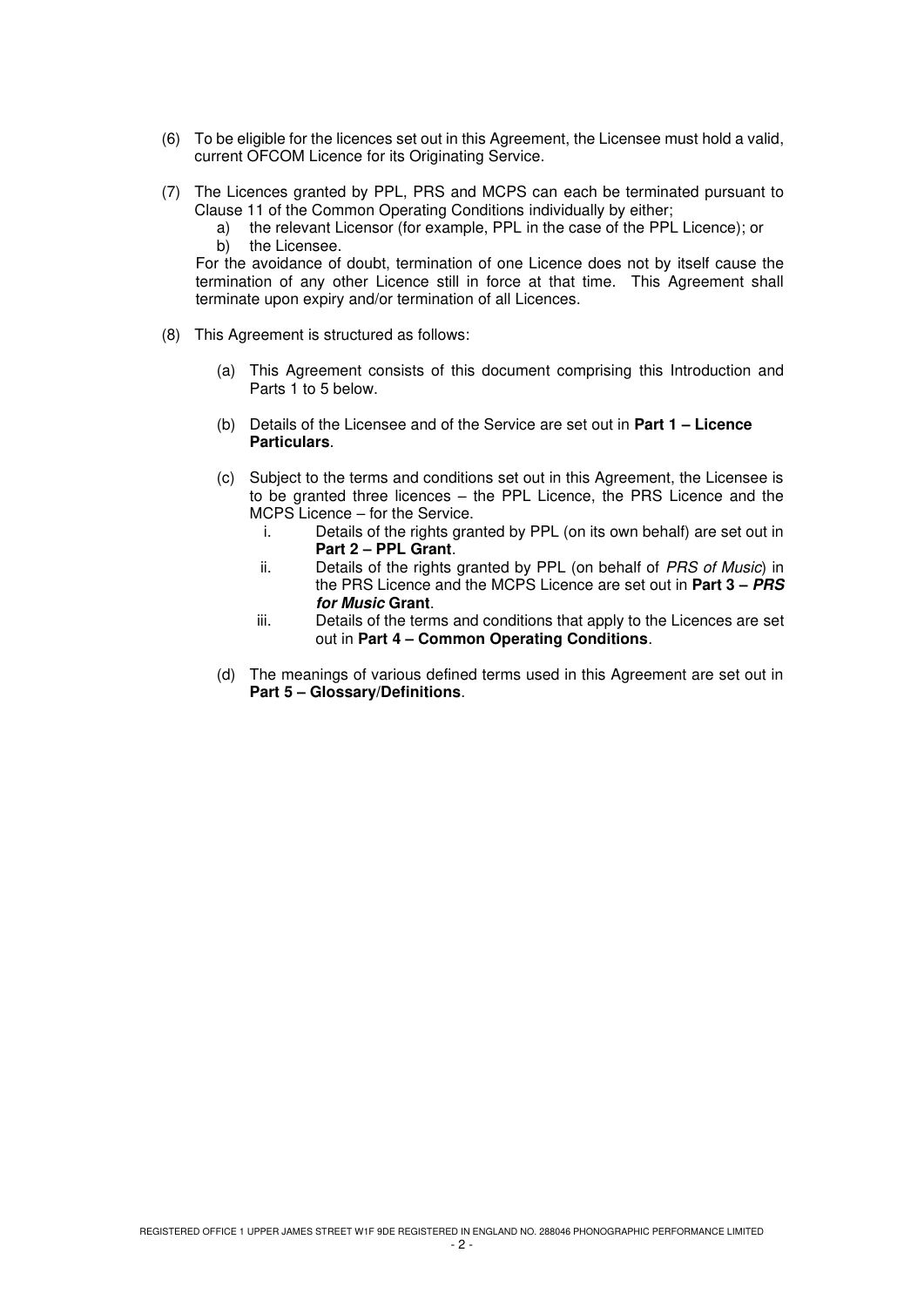**PART 1: LICENCE PARTICULARS**

**Licensee Name:** 

**OFCOM Licence No:** 

**Registered Company No:** 

**Licensee Registered Address:** 

**Station Name:** 

**Website Address (if any):** 

**Application Date:** 

**Licence Start Date:** 

**Internet Simulcast Service: [Yes / No]** 

 **Simulcast service provider:** 

 **Number of Concurrent Streams:** 

**Number of Small Scale DAB Multiplexes the Station is carried on:** 

**Central Database: [Yes / No]** 

**Location and Computer Model or Cloud service used for hosting the Central Database:**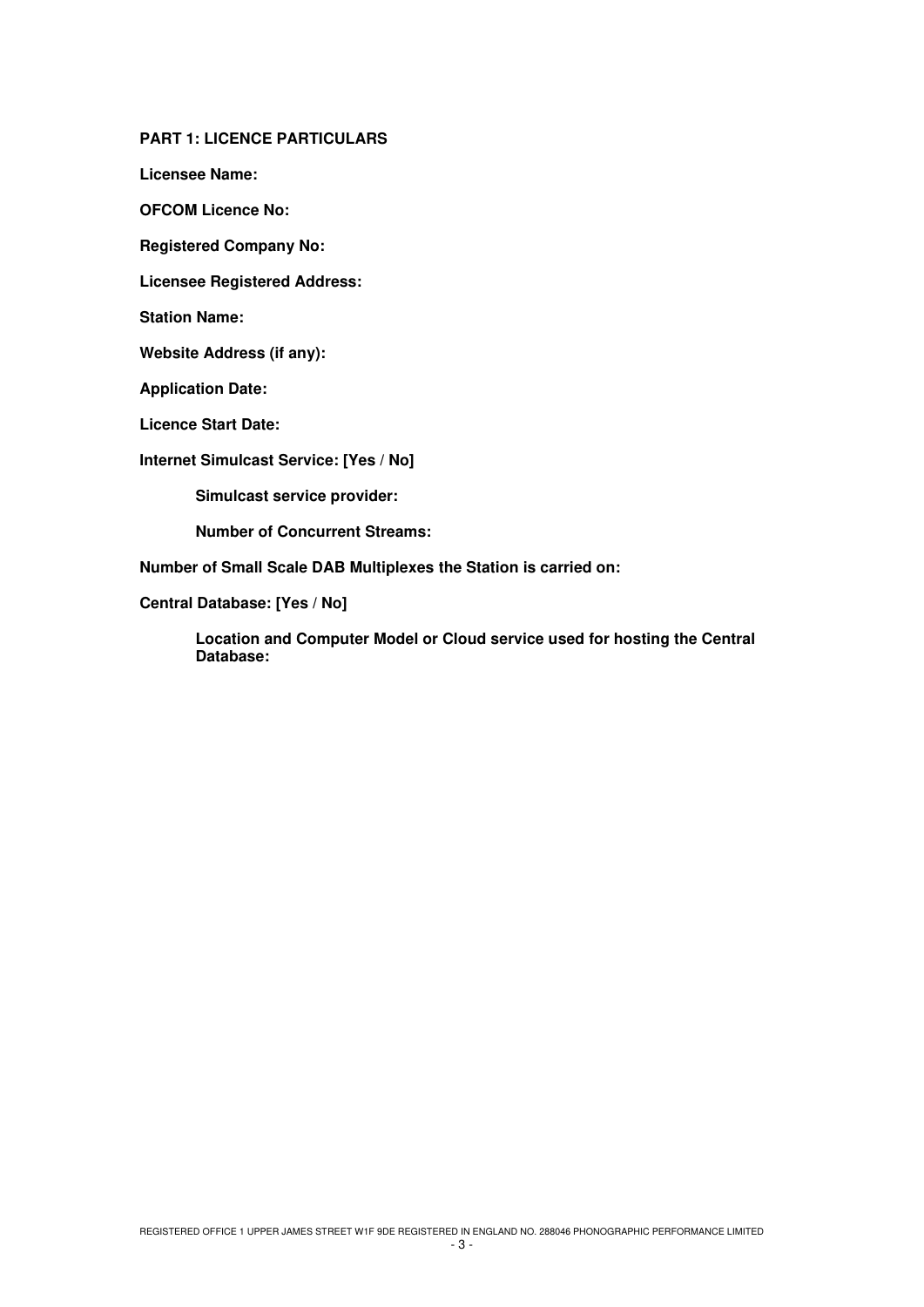# **PART 2: PPL Grant**

- 1. Subject to and conditional upon the terms and conditions of the PPL Licence PPL hereby grants to the Licensee a non-exclusive licence during the Licence Period, within the Territory, to:
	- a) Broadcast PPL Sound Recordings as part of the Originating Service;
	- b) Broadcast PPL Sound Recordings as part of the Internet Simulcast Service;
	- c) Broadcast PPL Sound Recordings as part of the SSDAB Simulcast Service; and
	- d) play PPL Sound Recordings in public but only by way of playing the Service and only within the Transmitting Premises;

provided that the grant of rights relating to the Internet Simulcast Service and the SSDAB Simulcast Service shall be conditional upon details of the same being provided to PPL as part of the licence application process or subsequently being notified to PPL in writing pursuant to this Agreement.

- 2. Subject to and conditional upon the terms and conditions of the PPL Licence PPL grants to the Licensee a non-exclusive licence during the Licence Period and within the Territory, solely for the purpose of exercising the rights granted in the Broadcast Licences to:
	- a) reproduce and authorise the reproduction of PPL Sound Recordings in the form of Programme Material;
	- b) make copies of PPL Sound Recordings as incorporated as part of Programme Material onto the Central Database;
	- c) copy any PPL Sound Recordings in their entirety onto the Central Database; and
	- d) retain the copies of those PPL Sound Recordings made pursuant to Clause 2(b) and (c) of the PPL Grant on the Central Database.
- 3. The Common Operating Conditions apply to the grant of the licence contained in this PPL Grant and the Licensee hereby undertakes that it shall comply with all provisions and restrictions set out in the Common Operating Conditions.
- 4. The licences granted under the PPL Grant relate only to the sound recording copyright in the PPL Sound Recordings and do not include, refer to or cover any other consents or authorisation of whatsoever nature which may be required for the operation of the Service or any part of it.
- 5. PPL hereby warrants and represents to the Licensee on behalf of itself that it has the right, power and authority to enter into and to grant the PPL Licence on the terms set out in the PPL Licence.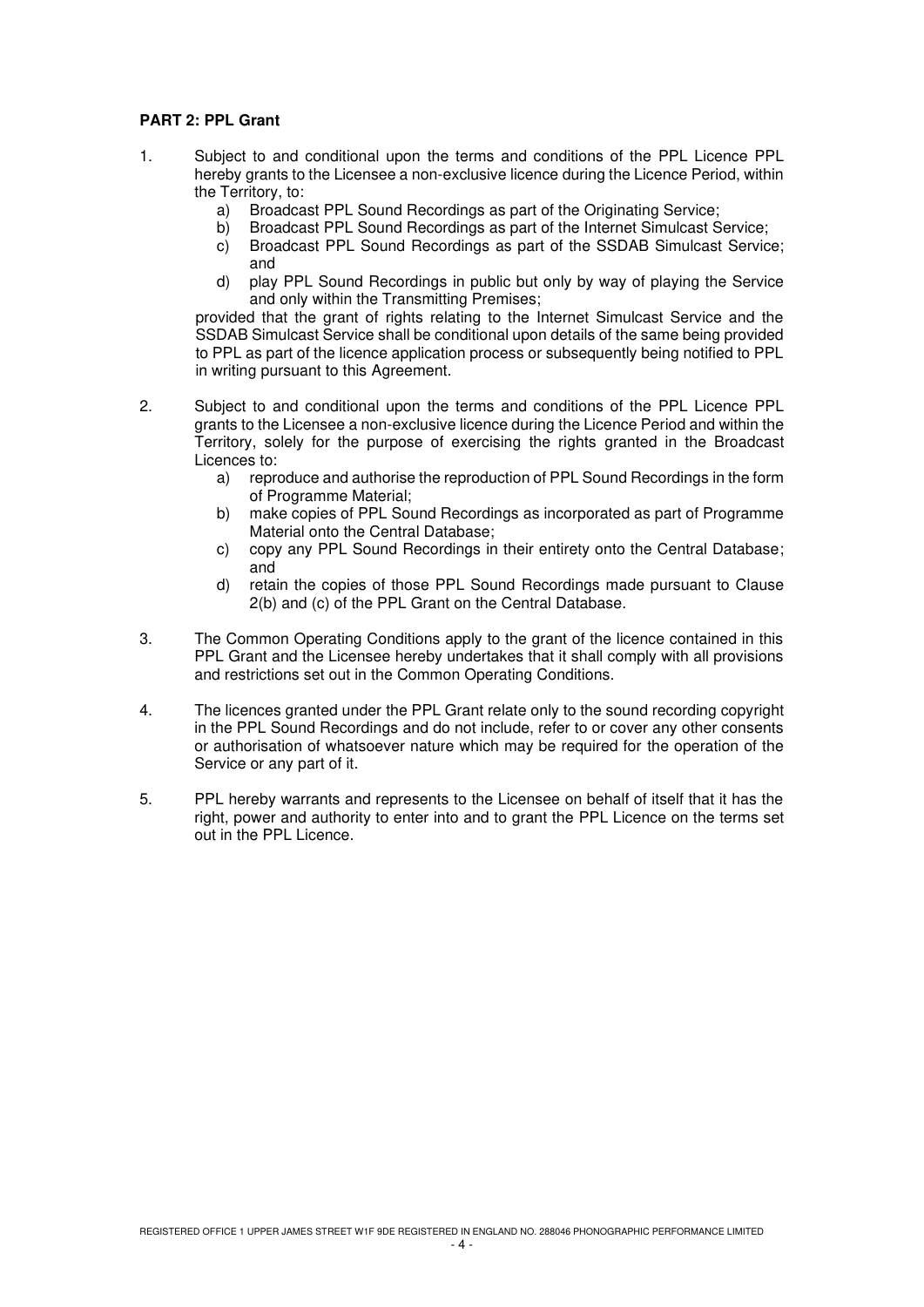# **PART 3: PRS for Music Grant**

- 1. Subject to and conditional upon the terms and conditions of the PRS Licence, PPL, on behalf of PRS, hereby grants to the Licensee a non-exclusive licence during the Licence Period, within the Territory to:
	-
	- a) Broadcast *PRS for Music* Repertoire Works as part of the Originating Service;<br>b) Broadcast *PRS for Music* Repertoire Works as part of the Internet Simulcast Broadcast PRS for Music Repertoire Works as part of the Internet Simulcast Service;
	- c) Broadcast PRS for Music Repertoire Works as part of the SSDAB Simulcast Service; and
	- d) play PRS for Music Repertoire Works in public but only by way of playing the Service and only within the Transmitting Premises;

provided that the grant of rights relating to the Internet Simulcast Service and the - SSDAB Simulcast Service shall be conditional upon details of the same being provided to PPL as part of the licence application process or subsequently being notified to PPL in writing pursuant to this Agreement.

- 2. Subject to and conditional upon the terms and conditions of the MCPS Licence, PPL, on behalf of MCPS, hereby grants to the Licensee a non-exclusive licence during the Licence Period and within the Territory, solely for the purposes of Broadcasting the Service, to:
	- a) Broadcast the PMSRs as part of the Originating Service;
	- b) Broadcast the PMSRs as part of the Internet Simulcast Service;
	- c) Broadcast PMSRs as part of the SSDAB Simulcast Service;
	- d) play the PMSRs in public but only by way of playing the Service and only within the Transmitting Premises; and
	- e) solely for the purpose of exercising the rights granted in the Broadcast Licences:
		- (i) reproduce and authorise the reproduction of PRS for Music Repertoire Works and PMSRs in the form of Programme Material:
		- (ii) make copies of PRS for Music Repertoire Works and PMSRs as incorporated as part of Programme Material onto the Central Database;
		- (iii) copy any PRS for Music Repertoire Work and PMSRs in their entirety onto the Central Database.
		- (iv) retain the copies of those PRS for Music Repertoire Works and PMSRs made pursuant to Clause 2(e)(ii) and (iii) of the PRS for Music Grant on the Central Database.

provided that the grant of rights relating to the Internet Simulcast Service and the SSDAB Simulcast Service shall be conditional upon details of the same being provided to PPL as part of the licence application process or subsequently being notified to PPL in writing pursuant to this Agreement.

- 3. The Common Operating Conditions apply to the grant of the licences contained in this PRS for Music Grant and the Licensee hereby undertakes that it shall comply with all provisions and restrictions set out in the Common Operating Conditions.
- 4. The licences granted under the *PRS for Music* Grant only relate to the copyright in the PRS for Music Repertoire Works and do not include, refer to or cover any other consents or authorisation of whatsoever nature which may be required for the operation of the Service or any part of it, including, by way of example only, any underlying dramatic or literary work which forms part of a Dramatico-Musical Work or which such Dramatico-Musical Work is based on or uses.
- 5. MCPS and PRS hereby severally warrant and represent to the Licensee that each has the right, power and authority to enter into and to grant the MCPS Licence and the PRS Licence respectively on the terms set out in the MCPS Licence and the PRS Licence.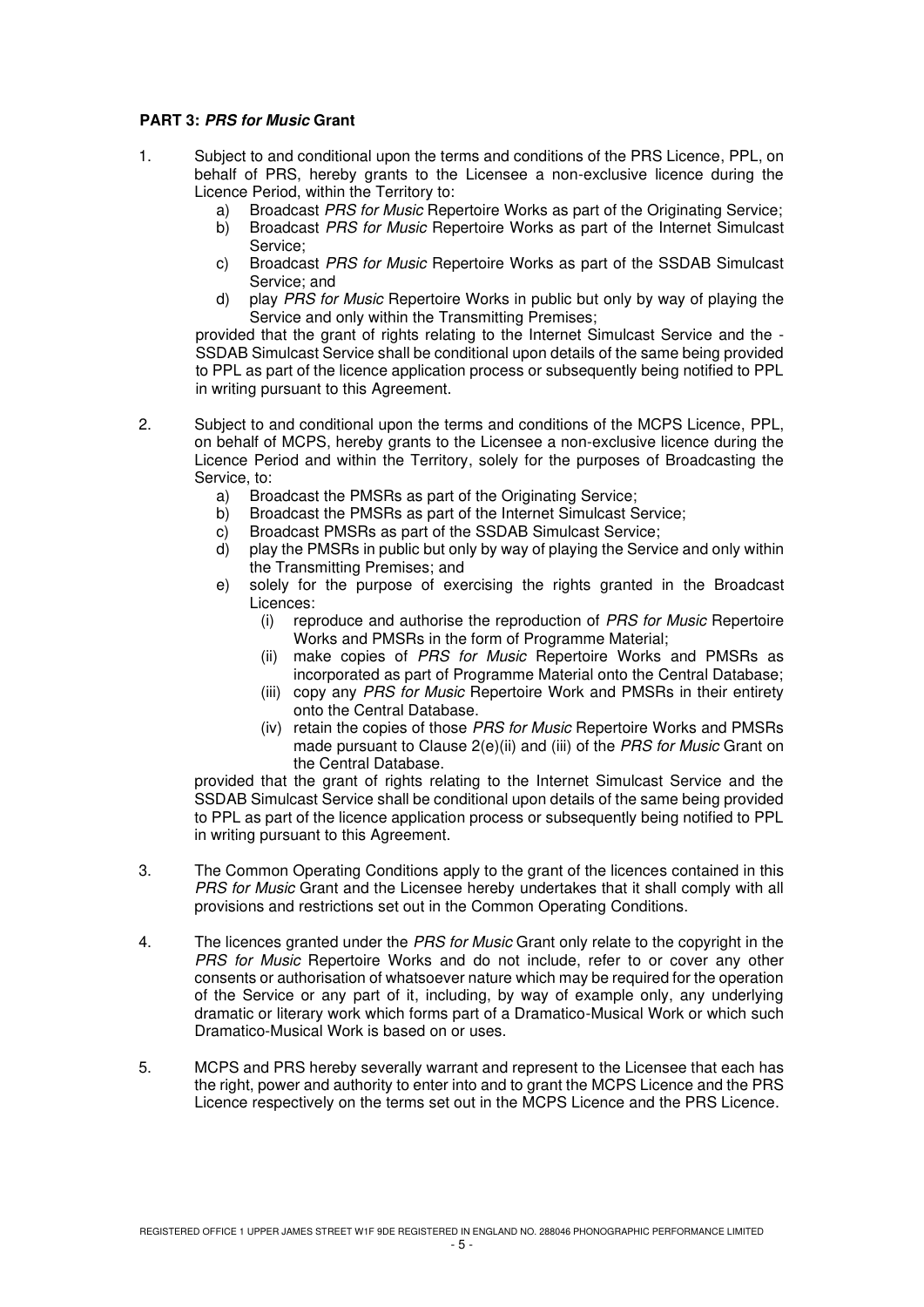# **PART 4: Common Operating Conditions**

# **1. Eligibility**

- 1.1. The PPL Grant and the *PRS for Music* Grant are each conditional on the Licensee holding (and continuing to hold) an OFCOM Licence in respect of the Originating Service.
- 1.2 In relation to applicants who were operating the Originating Service applied for prior to the Licence Start Date, [this Agreement shall not come into force (and permission to use PPL's repertoire and *PRS for Music's* repertoire on the terms of this Agreement shall not be effective) if at the time of application the Licensee did not hold valid licences from both PPL and PRS for Music in relation to the operation of all elements of the Service for the period immediately prior to the Licence Start Date.]

# **2. Exclusions**

- 2.1 All rights in any Controlled Items owned or controlled by any of the Licensors not specifically granted in the PPL Grant and the PRS for Music Grant are expressly reserved and no implied licences shall be construed. For the avoidance of doubt and without prejudice to the generality of the foregoing:
	- (1) Transmissions (a) within closed proprietary systems, (b) within closed private networks and/or (c) within or to mobile phone networks are excluded from the scope of the Licences. However, the Streaming of the Internet Simulcast Service from the Website to Players may incorporate Streaming to mobile devices provided that such Streaming is via the Internet only and originates from the Website.
	- (2) The Reproduction Licences shall not extend to the supply (whether or not in exchange for money or any other consideration) by the Licensee of copies of Programme Material to any third party for subsequent commercial exploitation either in the Territory or outside the Territory.
	- (3) The MCPS Licence does not extend to the reproduction of any PRS for Music Commercial Work:
		- a) in the form of a parody, pastiche or burlesque of any PRS for Music Commercial Work or of any composer or writer of any PRS for Music Commercial Work or any band or other group of artists which includes any composer or writer of any PRS for Music Commercial Work; or
		- b) where there is a derogatory, facetious, obscene or demeaning reference to the PRS for Music Commercial Work or its composer(s) and author(s) or the performing artist; or
		- c) without prejudice to paragraphs (a) and (b) above, in any manner which is likely to or causes the public to believe that the PRS for Music Commercial Work (or the composer(s) thereof) is endorsing or promoting any product or service, or the views expressed in the Programme Material.

Whether a use of a *PRS for Music* Commercial Work falls within the exclusion set out herein shall be decided by MCPS in its reasonable discretion.

- (4) The Licences pertain only to the Broadcasting of Controlled Items in audio form only and therefore, by way of example only, the Licences do not extend to:
	- a) the synchronisation of any Controlled Item with any audio-visual material;
	- b) the communication to the public of any Controlled Item as synchronised with any audio-visual material; or
	- c) making any Controlled Sound Recordings available for download, regardless of whether such downloads are permanent or temporary and regardless of whether such downloads are of standalone Controlled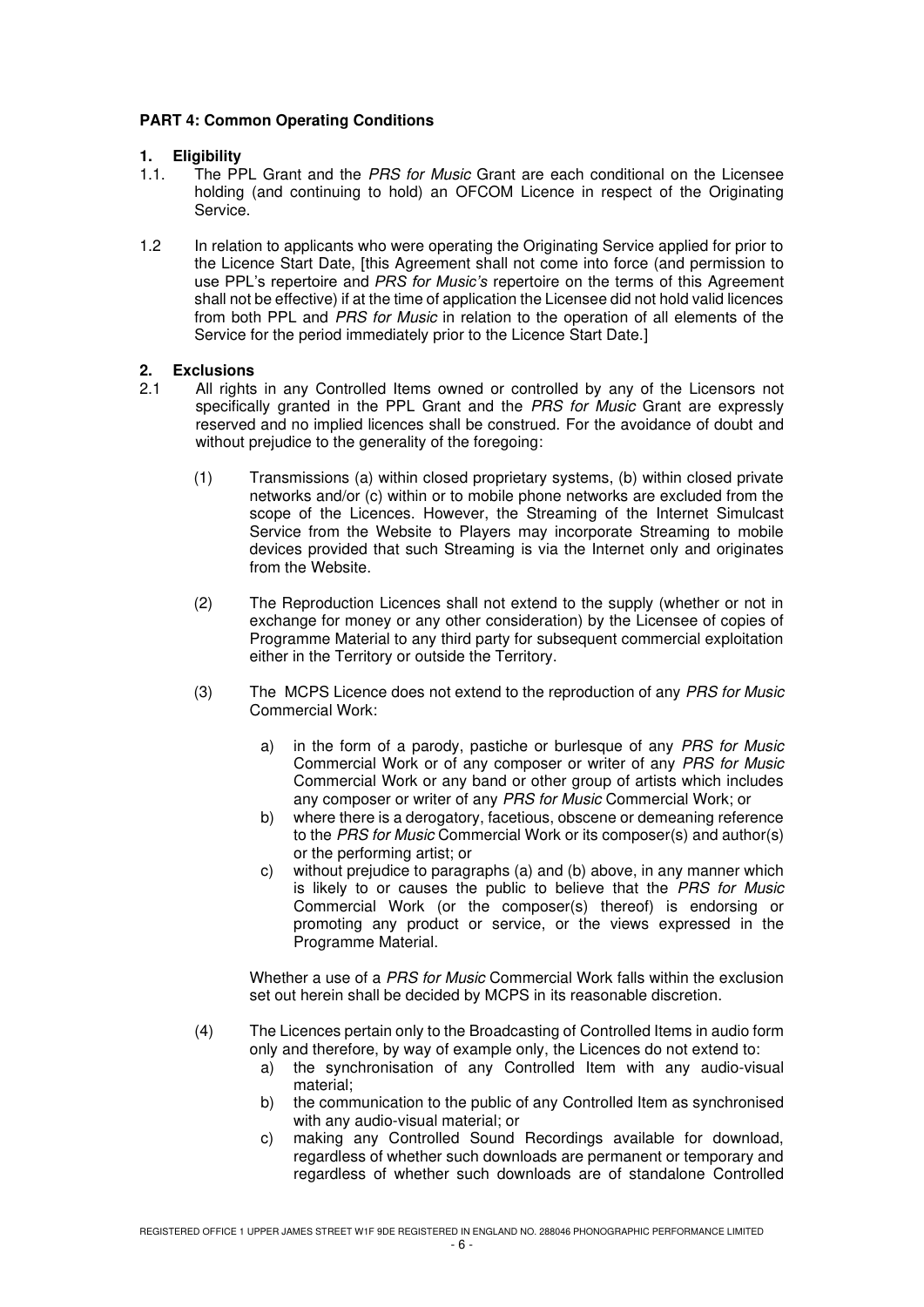Sound Recordings, of Controlled Sound Recordings incorporated in any audio or audio-visual programme or otherwise.

- (5) All grants of rights relating to the use of Cloud based services are limited to use of such services by the Licensee only and for the purpose of the Licensee exercising the rights granted in the Broadcast Licences. No rights are granted to distribute or provide access to Controlled Items to users via any Cloud based platform.
- 2.2 No rights are granted in respect of the provision of a Subscription Service or any acts in respect of the same.

# **3. Restrictions and Warranties**

- 3.1. The Licensee hereby warrants that:
	- (1) the details set out in the Licence Particulars are true, accurate and complete in all respects and that it shall inform PPL of any changes to the same as soon as reasonably practicable;
	- (2) as of the Licence Start Date and throughout the Licence Period the Originating Service is and shall remain eligible for the Licences in accordance with the criteria set out in Clause 1.1;
	- (3) The Licensee will notify the Licensors of any change to the Licensee's OFCOM licence in respect of the Licensed Station if the Licensed Station is changing from a music based station to a speech radio based station.
- 3.2 Copies of Controlled Sound Recordings left on the Central Database after expiry or termination of this Agreement (or, if earlier, of the PPL Licence and/or, as the case may be, the MCPS Licence) shall be deemed to be infringing copies (of both the Controlled Sound Recording and/or, as the case may be, the PRS for Music Repertoire Work on that recording), save where the retention of those Controlled Sound Recordings is properly and expressly licensed by the lawful owner(s) of all relevant rights in those Controlled Sound Recordings.
- 3.3 All grants of rights under the Licences shall not extend to the use of Controlled Items for the purposes listed below and the Licensee warrants and agrees that it shall not use or authorise the use of Controlled Items for such purposes without the express written consent of the Members that hold the relevant rights, or PPL explicitly on those Members' behalf:

### Unauthorised or illegal recordings

- (1) Transmission of (a) unauthorised recordings (including bootlegs); or (b) without the permission of the rights owner(s), of Controlled Sound Recordings that have not yet been made available for Broadcast purposes in the Territory;
- (2) Reproduction or Broadcast of any PRS for Music Repertoire Work by means of a recording if the making of such recording infringed the copyright in such PRS for Music Repertoire Work;

### Adaptation

(3) to electronically mix, re-mix, edit, change, or otherwise manipulate the copy protection or track identification devices of any Controlled Sound Recording, or the sounds of any Controlled Sound Recording so that the transmitted sounds are noticeably different from those on the original Controlled Sound Recording. It is acknowledged that the manipulation of short excerpts from a Controlled Sound Recording during programmes solely for the purposes of a competition or quiz shall not be prohibited by this or any other clause in this Licence;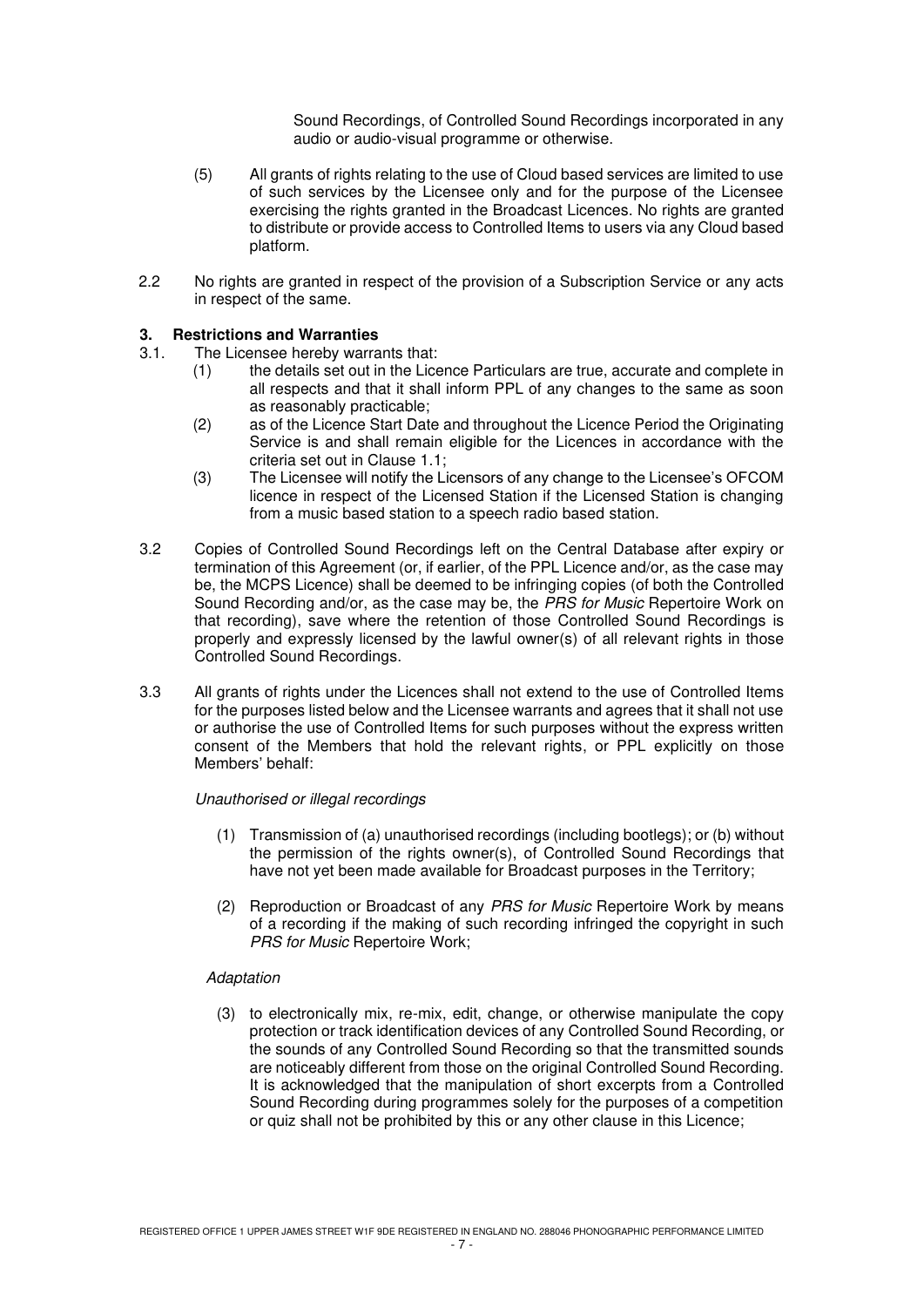- (4) inclusion of any adaptation of any PRS for Music Repertoire Work in any Programme Material unless the relevant MCPS and/or PRS Member has expressly consented thereto for the purposes of the Licences. By way of example only, this applies to:
	- a) making any arrangement of the music; or
	- b) making any alteration to the lyrics, save for any minor change which does not alter the meaning thereof; or
	- c) any sampling (as that expression is commonly used in the music industry) of the music and/or lyrics or reproduction in the form of a sample of the music and/or lyrics; or
	- d) using with music lyrics other than those written to be used with the music or authorised for use with the music; or
	- e) using with lyrics music other than that written to be used with the lyrics or authorised for use with the lyrics.

# Promotional use

- (5) copying of any Commercial Item into Programme Material, or any use of any Commercial Item in such a way as may be taken to imply that any goods, products or services other than the PPL Sound Recording or an Artist Concert are endorsed advertised or associated with the Commercial Item or any artist or author associated with the Commercial Item or any other party who owns rights in connection with the Commercial Item, including, without limitation:
	- a) use as an introduction to or during advertising unless advertising the Commercial Item used; or
	- b) use as a service identity signal; or
	- c) use as identity signals for any broadcast or cable programme service; or d) use in association as a trademark or brand:
	- use in association as a trademark or brand:

### provided further that:

- i) use of a Commercial Item to endorse or advertise an Artist Concert, shall only be permitted where no direct payment or other form of consideration is received by the Licensee for producing the trailer or including the trailer in the Service or any part of the Service;
- ii) use of a Commercial Item in a Programme Trailer shall not be considered to be a use of a Commercial Item such that the relevant Programme Material is endorsed, advertised or associated with that Commercial Item.
- (6) Streaming of the Internet Simulcast Service from third party websites (i.e. websites that are not Licensee Websites) except in cases where both:
	- a) the Internet Simulcast Service is delivered in such a manner that all streams to all Players are recorded by the Licensee and included and accounted for in the highest maximum number of Concurrent Streams set out in the Licence Particulars; and
	- b) the third party website clearly indicates that the Station is the source of the Internet Simulcast Service.
- 3.4 Where any PRS for Music Repertoire Work forms part of any Dramatico-Musical Work, the MCPS Licence and the PRS Licence shall not apply to the reproduction or Broadcast of:
	- a) the whole Dramatico-Musical Work;
	- b) any excerpt(s) from such Dramatico-Musical Work unless all of the following circumstances apply:
		- (i) the Programme Material contains only excerpt(s) within the definition of Permitted Excerpts; and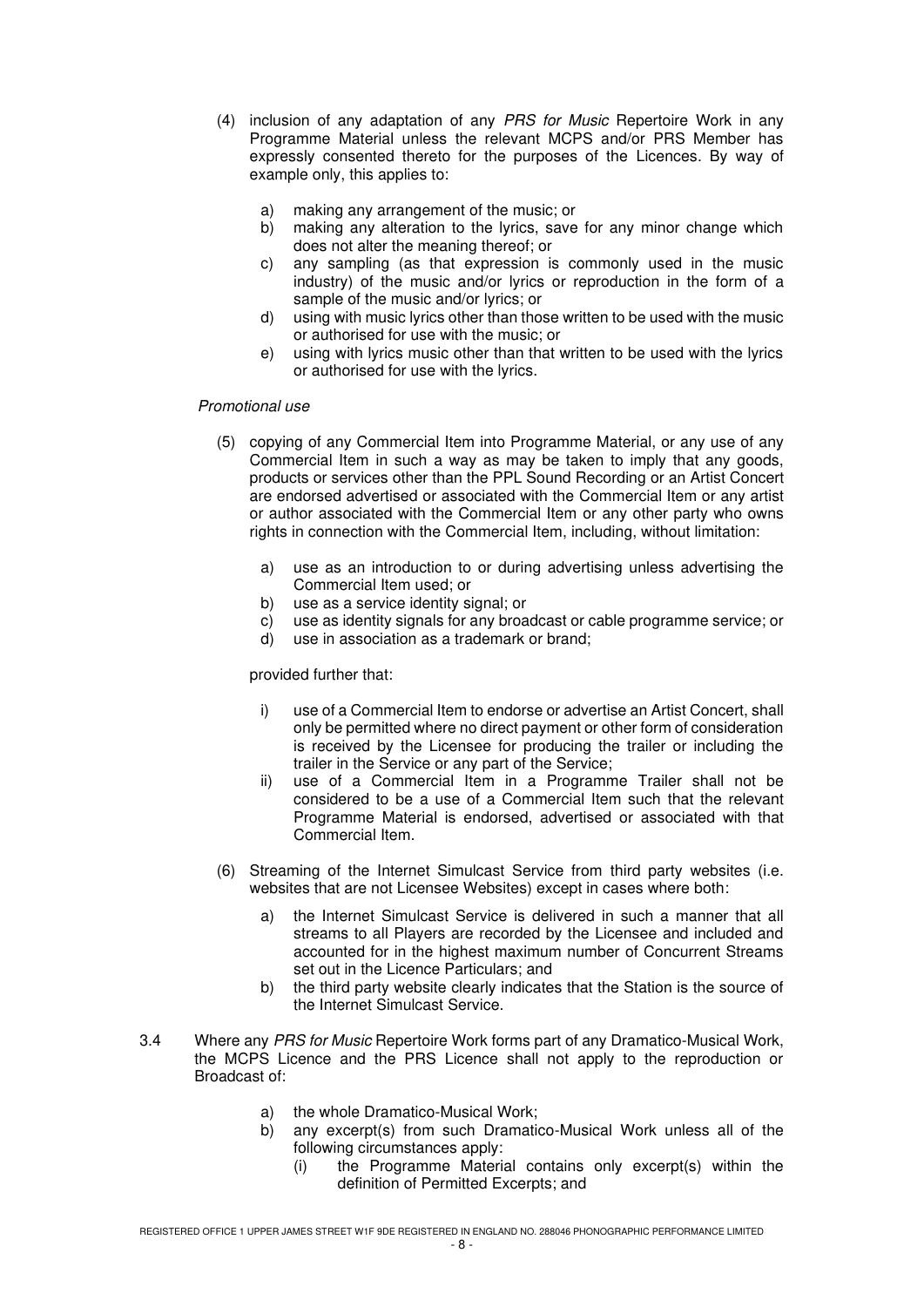- (ii) the Licensors have not notified the Licensee in writing that their Member or associated society member objects to the reproduction or Broadcast of any such Repertoire Work
- 3.5 The Licensee hereby warrants that:

# Programming and similar restrictions

- (1) it shall not publish or cause to be published, by means of an advance program schedule or prior announcement, the titles of the specific Controlled Sound Recordings or the names of albums incorporating such Controlled Sound Recordings to be transmitted, or the names of the featured recording artists; and
- (2) it shall not give advance notice of the fact that more than fifteen (15) continuous minutes of identified PPL Sound Recordings are to be transmitted or broadcast, without any intervention by the disc-jockey PROVIDED THAT this prohibition shall not apply to any one PPL Sound Recording of a literary, dramatic or musical work which itself lasts longer than fifteen (15) minutes. This restriction also applies to any notice, whether visual or in any other form, on the Licensee Website or any media player used for the Internet Simulcast Service;

# Copying and piracy

- (3) the Broadcasting of Sound Recordings under the Licences shall not be designed to assist in the making of any copies of Sound Recordings or Musical Works that would be usable after the cessation of the transmission;
- (4) it shall not commit any act which deliberately encourages or induces taping or recording or re-recording of Sound Recordings (or any part thereof) or Musical Works Broadcast pursuant to the Licences and which is not lawful or properly authorised;
- (5) it shall not itself, or authorise or permit any other person to, copy any Sound Recording or Musical Work Broadcast pursuant to the Licences (except as to the extent permitted under the Licences or permitted by law);
- (6) it shall use effective technologies, insofar as such technologies are commercially available and can be implemented without imposing unreasonable costs, which aim to prevent:
	- a) a transmission recipient from automatically scanning the Licensee's transmissions alone or together with transmissions by other transmitting entities in order to select a particular Sound Recording or Musical Work to be transmitted to the transmission recipient; and
	- b) a transmission recipient from making copies, other than transient copies, of the Sound Recordings or Musical Works;
- (7) it shall accommodate and not interfere with technical measures that are used by Controlled Sound Recording copyright holders to identify or protect copyrighted works, and that are technically feasible of being transmitted by the Licensee without imposing substantial costs on him or resulting in perceptible aural or visual degradation of the digital signal;
- (8) in exercising the licence granted under the Licences no representations shall be made that any rights in Controlled Items are transferred in any way to any third party;
- (9) it shall include on the Website, as applicable, a logo notifying listeners that the use of PPL Sound Recordings on the Website is licensed by PPL and/or the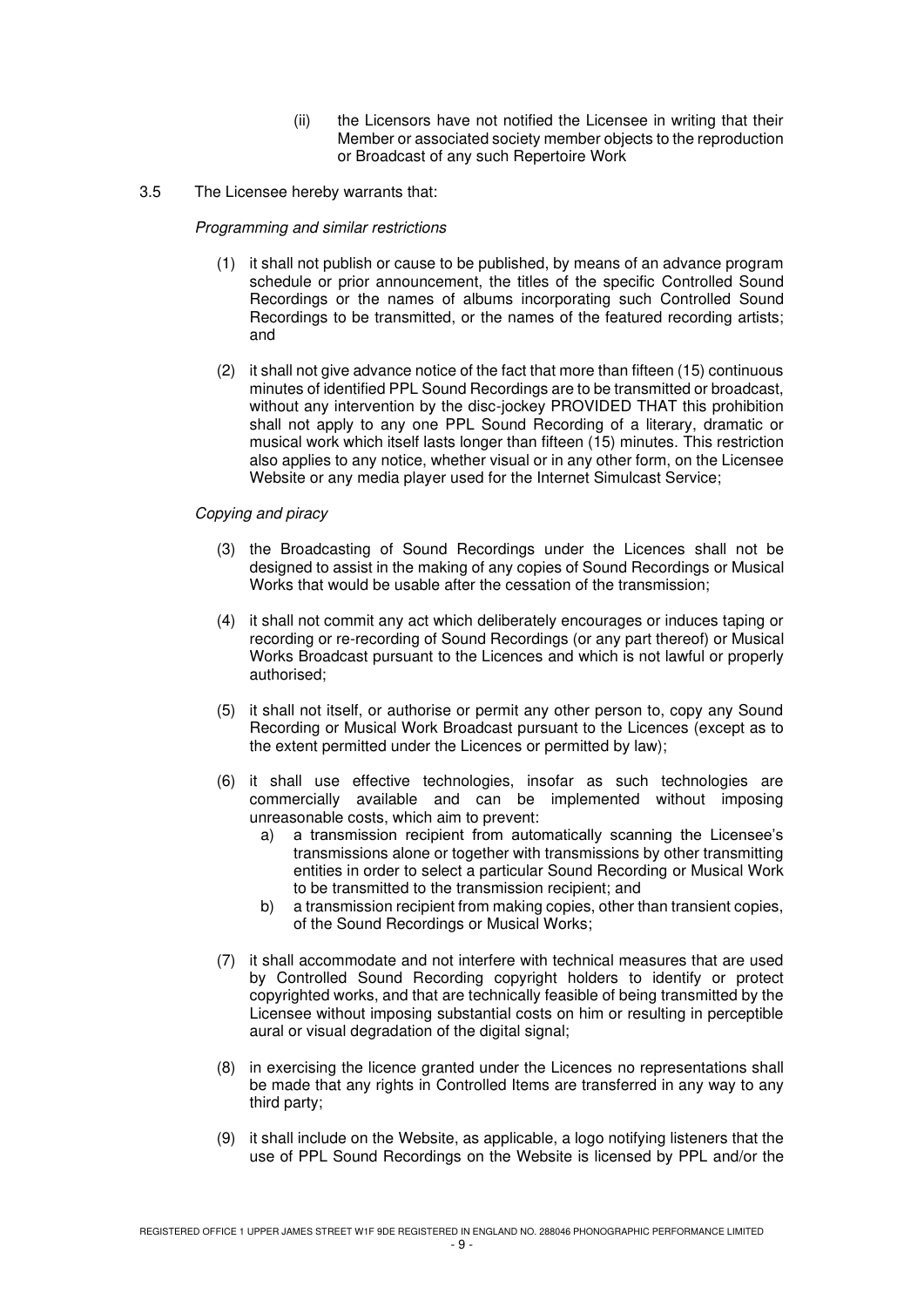use of PMSRs and PRS for Music Repertoire Works on the Website is licensed by PRS for Music in a reasonable form provided by PPL from time to time;

#### The Central Database

- (10) it shall not copy a Controlled Sound Recording onto the Central Database pursuant to the Licences other than in its entirety;
- (11) it shall copy Controlled Sound Recordings pursuant to the Licences so that all reproductions of Controlled Sound Recordings used pursuant to the Licences will be of sufficient technical standard so that the quality of the original Controlled Sound Recording is reasonably preserved for any listener;
- (12) in respect of the Central Database, comply with PPL's guidelines from time to time issued in relation to devices holding copies of Controlled Sound Recordings and in particular as to the security of such copies;
- (13) delete all Sound Recordings copied onto the Central Database pursuant to the Licences immediately upon the expiry or termination (however occasioned) of either or both the Licences (whichever is the earlier) in accordance with Clause 4, save where the retention of those Sound Recordings is properly and expressly licensed by the lawful owner of the relevant rights in those Sound Recordings; and
- (14) ensure that all copying of Controlled Sound Recordings shall be undertaken by the Licensee.
- 3.6 Nothing in this Agreement or the Licences affects the moral rights of authors of Controlled Items or of performers whose performances are contained in those Controlled Items whether subsisting in the United Kingdom and the Republic of Ireland or any other territory.
- 3.7 Notwithstanding any other terms or conditions of the Licences, in order to qualify as Programme Material to which the Reproduction Licences apply, the Programme Material must be:
	- a) made by or commissioned by the Licensee for the sole purpose of the Licensee Broadcasting the same on the Service; and
	- b) in the case only of Programme Material jointly made with another co-producer or broadcaster, the Programme Material must be made for the joint primary purpose of the Licensee Broadcasting the same on the Service and Broadcasting on the co-producer's or other Broadcast service.

For the avoidance of doubt the Reproduction Licences and Broadcasting Licences do not permit the exploitation of Programme Material produced under (b) above by such co-producer or other broadcaster.

# **4. Deletion**

- When the Licensee decides or is obliged under the terms of the Licences to delete any Controlled Sound Recording on the Central Database including where the Permitted Central Database Capacity has been exceeded, it shall as soon as reasonably practicable and at its own cost irreversibly remove, delete and/or erase that Controlled Sound Recording, save where the retention of the copy of that Controlled Sound Recording is properly and expressly licensed by the lawful owner of the copyright in the associated Sound Recording and the lawful owner of the copyright in any Musical Work incorporated in the Sound Recording.
- 4.2. If requested by notice in writing from PPL, the Licensee shall provide PPL, within fourteen days of such request, with an Affidavit sworn by the Licensee or, where the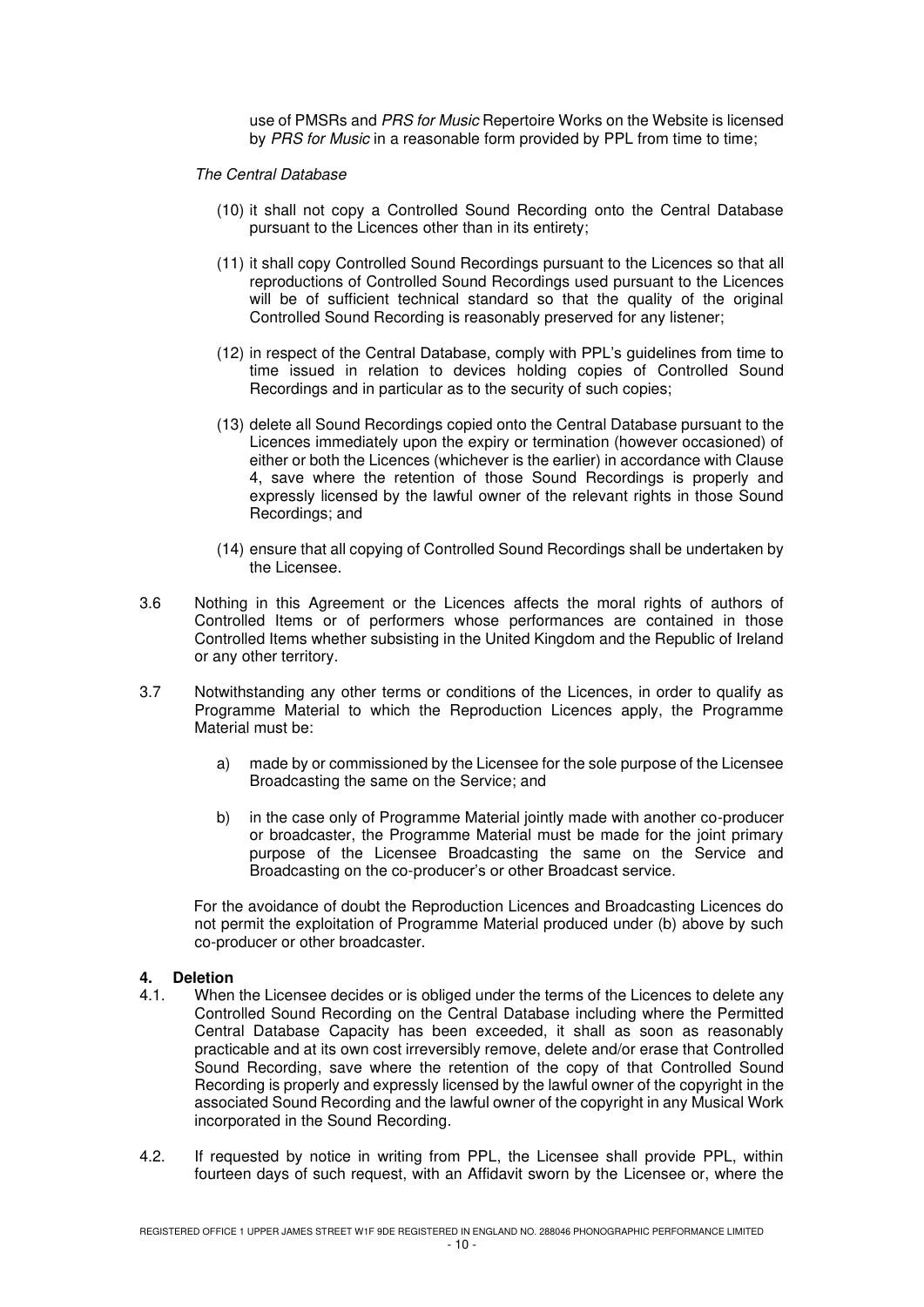Licensee is a company, a Director of the Licensee confirming that Clause 4.1 has been complied with.

# **5. PPL Consideration and Royalty**

- 5.1. In consideration of the licence granted in Clause 1(a) of the PPL Grant and subject to Clause 5.4 below, to include PPL Repertoire in the Originating Service, and the associated reproduction rights under Clause 2 of the PPL Grant, the Licensee shall make payment of a non-returnable minimum fee of £184.63for each Quarter.
- 5.2. In consideration of the licence granted in Clause 1(b) of the PPL Grant (if exercised) and subject to Clause 5.4 below, to include PPL Repertoire in the Internet Simulcast Service, and the associated reproduction rights under Clause 2 of the PPL Grant, the Licensee shall make payment of a non-returnable minimum fee for each Quarter as follows:
	- 5.2.1 For each Quarter where the highest maximum number of Concurrent Streams at any time in the Quarter is 200 or less, £61.54;
	- 5.2.2 For each Quarter where the highest maximum number of Concurrent Streams at any time in the Quarter is more than 200, £368.25.
- 5.3 In consideration of the licence granted in Clause 1(c) (if relevant) of the PPL Grant and subject to Clause 5.4 below, to include PPL Repertoire in the SSDAB Simulcast Service, and the associated reproduction rights under Clause 2 of the PPL Grant, the Licensee shall make payment of a non-returnable minimum fee for each Quarter of £37.00 for each small-scale DAB multiplex in which the SSDAB Simulcast Service is included in addition to the SSDAB Broadcast.
- 5.4 In further consideration of the licences granted in Clauses 1 and 2 of the PPL Grant, the Licensee shall make the following royalty payments for each Licence Year:<br>5.4.1 if the PPL Repertoire Percentage for the Service for such Licence Year i
	- if the PPL Repertoire Percentage for the Service for such Licence Year is equal to or greater than 15%:
		- (i) 2% of the Station's total Net Broadcasting Revenue where such Net Broadcasting Revenue is below the threshold of £804,116in such Licence Year; or
		- (ii) 3% of the Station's total Net Broadcasting Revenue where such Net Broadcasting Revenue is equal to or greater than the threshold of £804,117 and less than the threshold of £1,631,539 in such Licence Year; or
		- (iii) 5% of the Station's total Net Broadcasting Revenue where such Net Broadcasting Revenue is equal to or greater than the threshold of £1,631,540in such Licence Year; or
	- 5.4.2 1% of the Station's total Net Broadcasting Revenue if the Service is a speechbased Licensed Station and the PPL Repertoire Percentage for such Licence Year is under 15%;

in each case less the non-returnable fees paid by the Licensee in respect of the Station for such Licence Year under Clause 5.1, Clause 5.2 and Clause 5.3.

### **6. PRS for Music Consideration and Royalty**

- 6.1 In consideration of the licences granted in the PRS for Music Grant and subject to Clause 6.2 below, the Licensee shall make payment of a non-returnable minimum fee of £274.45 for each Quarter.
- 6.2 In further consideration of the licences granted in the PRS for Music Grant, the Licensee shall make the following royalty payments for each Licence Year:
	- 6.2.1 if the PRSfM Repertoire Percentage for the Service for such Licence Year is equal to or greater than 15%: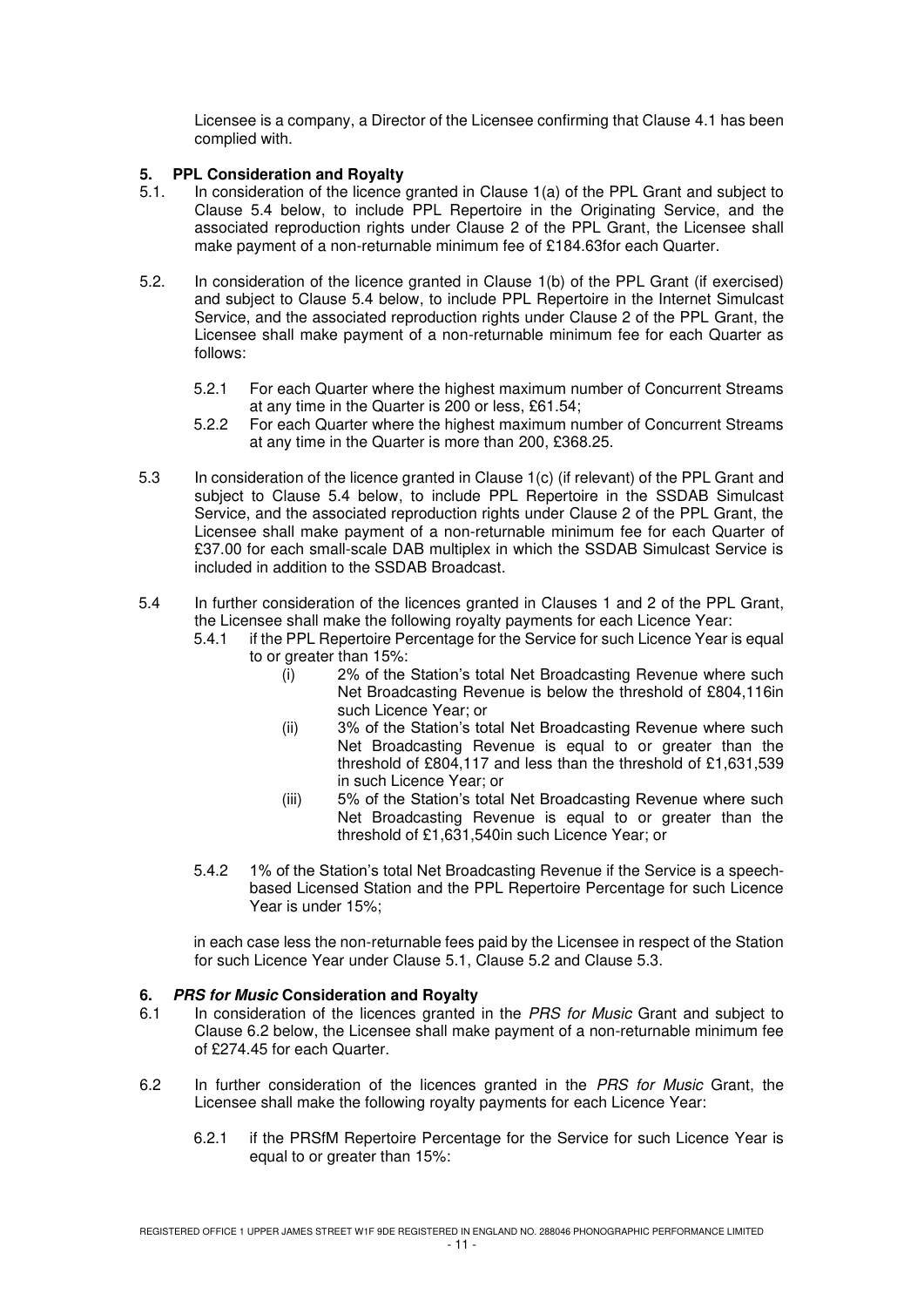- (i) 3% of the Station's total Net Broadcasting Revenue where such Net Broadcasting Revenue is below the threshold of £804,116 in such Licence Year; or
- (ii) 4% of the Station's total Net Broadcasting Revenue where such Net Broadcasting Revenue is equal to or greater than the threshold of £804,117and less than the threshold of £1,631,539 in such Licence Year; or
- (iii) 5.25% of the Station's total Net Broadcasting Revenue where such Net Broadcasting Revenue is equal to or greater than the threshold of £1,631,540in such Licence Year; or
- 6.2.2 1% of the Station's total Net Broadcasting Revenue if the Service is a speechbased Licensed Station and the PRSfM Repertoire Percentage for such Licence Year is under 30%;

in each case less the non-returnable fees paid by the Licensee in respect of the Station for such Licence Year under Clause 6.1.

# **7. Common terms relating to consideration and payment**<br>**7.1** Notwithstanding the provisions of Clauses 5 and 6 the

- Notwithstanding the provisions of Clauses 5 and 6, the Licensors confirm and warrant that PPL is authorised to receive all payments under the Licences as agent on behalf of the Licensors, each of the Members and the associated societies.
- 7.2. Where the Licence Start Date is after the date of commencement of any Quarter, the minimum fees due under Clauses 5.1, 5.2 and 5.3 and Clause 6.1 for that Quarter shall be adjusted using the ratio between the number of days in that Quarter from the Licence Start Date onwards and the total number of days in that Quarter.
- 7.3. The thresholds set out in Clauses 5.4 and 6.2 shall be adjustable on 1 January in any given Licence Year so as to reflect any movement in the RPI by multiplying the amount by the RPI published in the October preceding the start of such Licence Year and by dividing the result by the RPI published in the October prior to that, the first adjustment to be made on 1 January 2022.
- 7.4. The minimum fees set out in Clauses 5.1, 5.2 and 5.3 and Clause 6.1 are applicable in the Licence Year in which the Licence Start Date falls and shall be adjusted with effect from 1 January of each Licence Year so as to reflect any increase in the RPI by multiplying the amount by the RPI published in the October preceding the start of such Licence Year and by dividing the result by the RPI published in the October prior to that.
- 7.5. In the case of airtime or advertising spot(s) ceded to a third party in return for any programme broadcast by the Licensee (e.g. Independent Radio News - Newslink) and in the case of Contra Deals and/or Barter, the Normal Commercial Value of such ceded airtime shall be included by the Licensee in its statement of Net Broadcasting Revenue hereunder.
- 7.6. The gross valuable consideration to be included under Net Broadcasting Revenue for Service Airtime is the higher of: 1) the actual consideration received by the Licensee, or 2) 20% of the Normal Commercial Value of the advertising airtime ceded in return for goods and services or programme material.
- 7.7. The Licensee shall make payment to PPL of the minimum fees due under Clauses 5.1, 5.2 and 5.3 as follows:
	- 7.7.1 The minimum fees due under Clause 5.1 shall be paid within twenty-eight (28) days of the beginning of each Quarter.
	- 7.7.2 The Licensee shall make a payment within twenty-eight (28) days of the beginning of each Quarter according to the scales of fees set out in Clause 5.2 and Clause 5.3 on the assumption that the operation (or not) of the Internet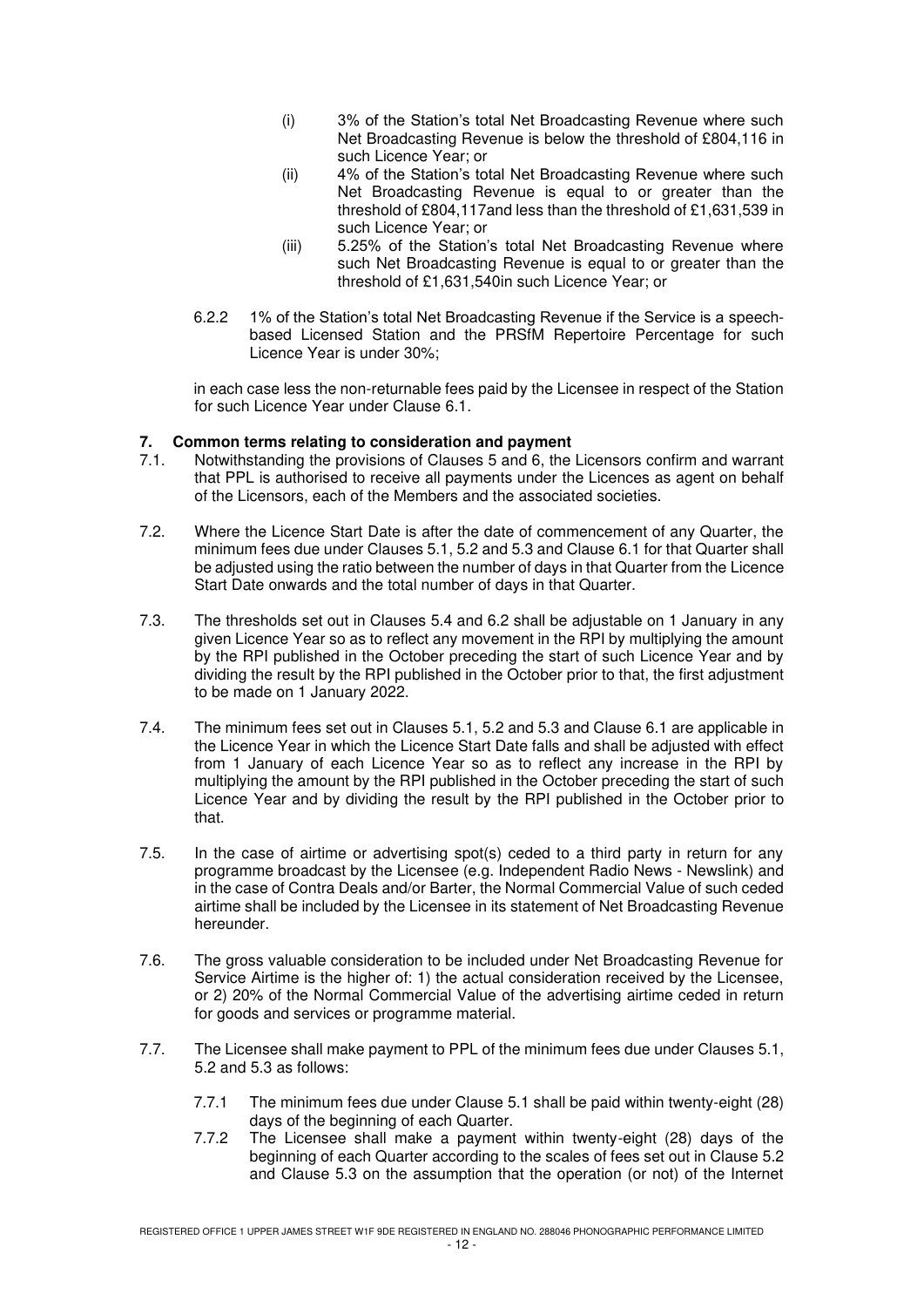Simulcast Service and/or the SSDAB Simulcast Service (as applicable) and the highest maximum number of Concurrent Streams (in the case of the Internet Simulcast Service) and/or small-scale multiplexes (in the case of the SSDAB Simulcast Service) in that Quarter is as set out in the Licence Particulars (as amended from time to time pursuant to Clause 3.1(1)) at the date of the commencement of the Licence Year in which the Quarter falls.

- 7.8 The Licensee shall make payment to PPL of the minimum fees due under Clause 6.1 within twenty-eight (28) days of the beginning of each Quarter.
- 7.9 The Licensee shall within twenty-eight (28) days of the end of each Licence Year supply PPL with full and accurate details of:
	- 7.9.1 the Net Broadcasting Revenue for the preceding Licence Year;<br>7.9.2 whether an Internet Simulcast Service was operated in each
	- 7.9.2 whether an Internet Simulcast Service was operated in each Quarter of the preceding Licence Year and if so the highest maximum number of Concurrent Streams in each Quarter; and
	- 7.9.3 whether a SSDAB Simulcast Service was operated in each Quarter of the preceding Licence Year and if so the number of small-scale multiplexes carrying the SSDAB Simulcast Service in each Quarter;

certified by the directors of the Licensee.

- 7.10 In the event that:
	- 7.10.1 the amount due under Clauses 5 and 6 exceeds the amount actually paid by the Licensee under Clause 7.7 and 7.8 for the preceding Licence Year the Licensee shall pay PPL's invoice for any additional fees within fifty-six (56) days of the end of that Licence Year.
	- 7.10.2 the details provided by the Licensee demonstrate that the Licensee has paid higher fees for the Licence Year than were actually due under Clause 5, the over-payment shall at PPL's discretion either be re-paid to the Licensee or credited to the Licensee against payments outstanding or subsequently falling due to PPL.
- 7.11 Where Net Broadcasting Revenue includes revenue in a form other than money the Licensee shall provide an adequate and proper description thereof and shall report and identify its reasonable market value.
- 7.12 Where external costs relating to sponsored Outside Broadcast events are deducted from the related Sponsorship revenue pursuant to the definition of Net Broadcasting Revenue in the Glossary/Definitions the Licensee shall provide an adequate description of each category of external cost and shall report and identify its actual value. The Licensee shall provide this information for each event as well as identifying the actual Sponsorship Revenue received for each event by the Licensee.
- 7.13 If any payment due to PPL or the Licensee hereunder is not received on the due date(s), interest at the rate of three per cent (3%) above the Bank of England base rate in force from time to time shall be payable by the party in default on the sum due calculated at an annual rate from the due date(s) until the date(s) of actual payment.

### **8. Reporting Obligations**

- 8.1. The Licensee hereby undertakes, if requested by PPL to do so:
	- 8.1.1 to make Programme Returns within twenty-eight (28) days of the end of each Quarter during the Licence Period, for every day of that Quarter.
	- 8.1.2 to supply the Programme Returns in an electronic format, supplied by PPL, and according to a schedule agreed between PPL and the Licensee or which is reasonable and suitable for PPL's purposes.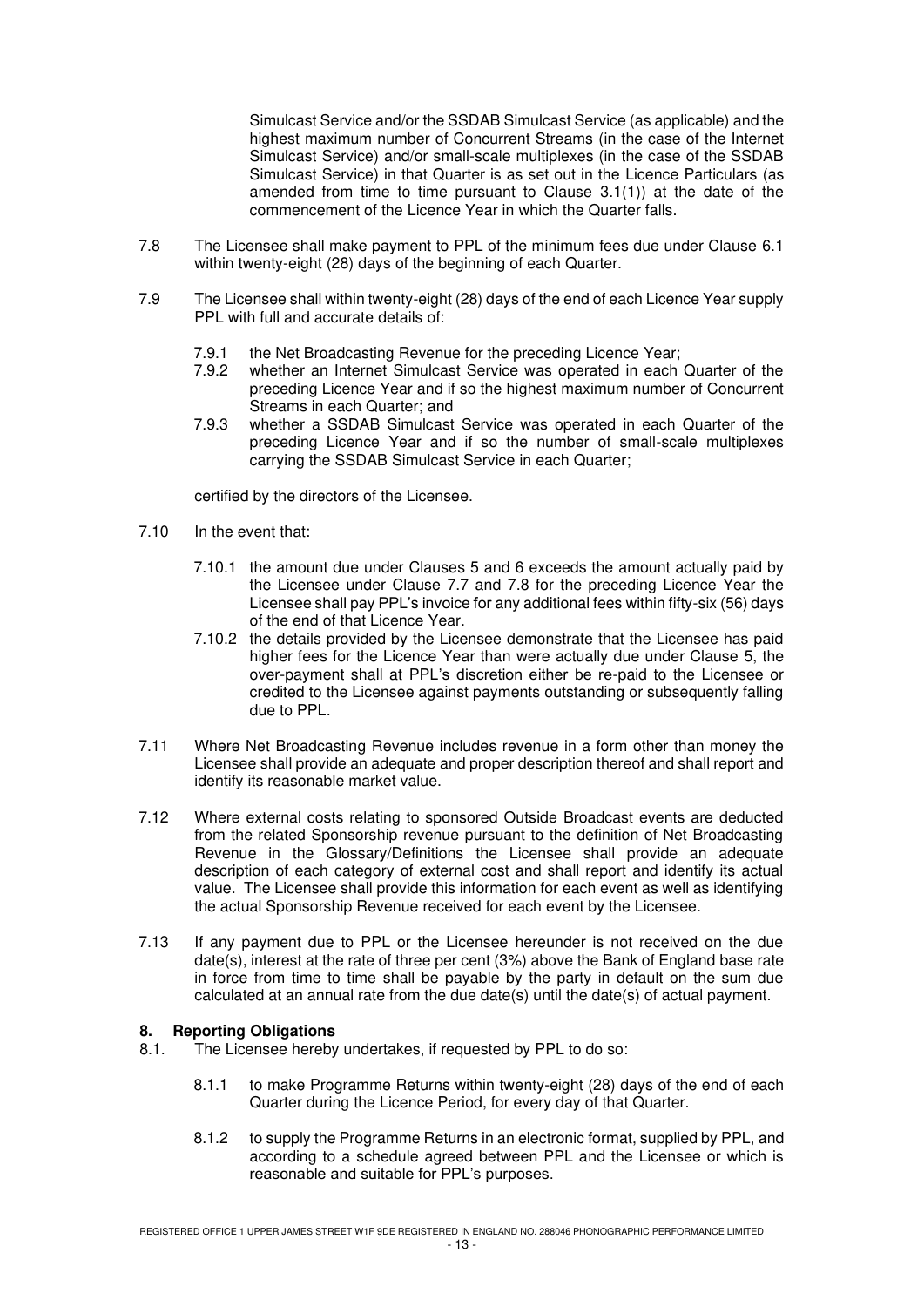- 8.1.3 to give to PPL any further information it has available which PPL may reasonably require to clarify the information previously submitted in the Programme Returns.
- 8.2 The Licensee acknowledges that Programme Returns received from licensees are critical to PPL and PRS for Music as they form the basis on which PPL and PRS for Music distribute revenues to Members and performers. PPL and/or PRS for Music, or experts appointed by them may from time to time monitor the Licensee's use of Controlled Sound Recordings and/or PRS for Music Repertoire Works under the provisions of this Licence and if such monitoring establishes that the Programme Returns submitted by the Licensee were materially inaccurate then the Licensee will make immediate payment to PPL and/or *PRS for Music* of its reasonable costs of such monitoring.
- 8.3 PPL warrants that it will use its reasonable endeavours to answer a specific enquiry regarding the copyright protection of an individual Controlled Item within seventy-two (72) hours of the said enquiry.

# **9. Audit**

- PPL and PRS for Music shall each have the right, exercisable separately or in combination, to audit any or all of the information provided by the Licensee pursuant to Clause 7.9 (including for the avoidance of doubt gross broadcasting revenue and individual elements of Net Broadcasting Revenue as defined hereunder) once in every twelve (12) months.
- 9.2 The time for the carrying out of the audit shall be agreed reasonably between the parties following a request by PPL and/or PRS for Music (the "**Auditing Party**") to conduct an audit, but in any event the Licensee shall make a reasonable time period available for the carrying out of the audit within the fourteen (14) day period following the Auditing Party providing an additional notice to set the time for the audit.
- 9.3 The right of audit shall be by prior appointment during business hours and the right is to allow independent auditors to inspect and take copies of all books and records howsoever stored (including all information stored electronically) which is in the independent auditor's opinion reasonably necessary for the purpose of verifying the accuracy of the information provided by the Licensee provided that such an inspection shall not be in respect of:
	- 9.3.1 a period greater than six (6) years previous;
	- 9.3.2 a period previously audited on behalf of the Auditing Party except where statutory accounts for that period have been subsequently restated by the Licensee;
- 9.4 In addition the Licensee shall provide full and accurate answers to all reasonable questions posed by the Auditing Party and/or its auditors in connection with the audit.
- 9.5 All information to which those conducting the audit are given access pursuant to the right of audit will remain confidential and shall not be used for any purposes other than verifying the information supplied to the Auditing Party, obtaining legal advice thereon or for any subsequent legal proceedings which may arise directly therefrom. The auditors shall be able to share with the Auditing Party all documents and information that are, in their reasonable professional opinion, necessary for and relevant to the above purposes without the Licensee's prior written consent. The auditors shall provide to the Licensee a copy of all information reported to the Auditing Party. On final settlement of all issues arising from the audit the independent auditors will return to the Licensee all copy documents taken pursuant to Clause 9.3 above.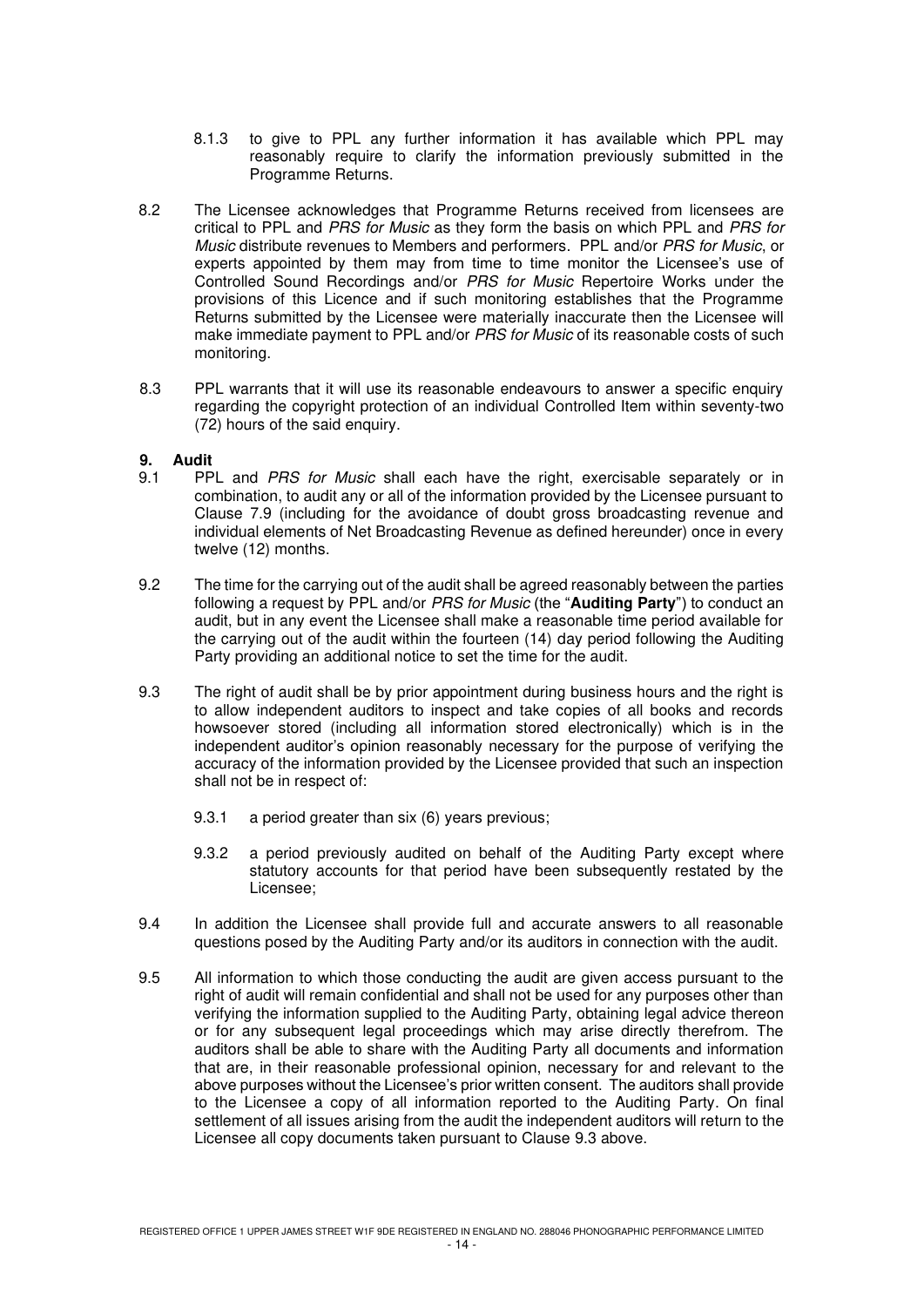- 9.6 The costs of any such inspection and/or audit shall be borne by the Auditing Party. However, If any audit and verification process discloses an under-payment of more than seven and a half per cent (7.5%) of the correct Royalty Fee during the period under audit then, without prejudice to the Auditing Party's other rights under the relevant Licence, the Licensee shall pay, in addition to the payment referred to in clause 9.7, the Auditing Party's reasonable costs of such audit and verification within twentyeight (28) days of receipt of the Auditing Party's VAT invoice therefore.
- 9.7 The Auditing Party shall give notice in writing to the Licensee of the net amount payable by the Licensee in respect of any Net Broadcasting Revenue or other information inaccurately declared. The sums payable shall carry interest at the rate of three per cent (3%) above the base rate of the Bank of England from the date or dates when the said net amount ought to have been paid. All sums due together with interest thereon must be received by PPL within twenty-one (21) days of the date of the notice.
- 9.8 In the event that the audit discloses a net overpayment by the Licensee, the amount of the net overpayment shall carry interest at the rate of three per cent (3%) above the base rate of the Bank of England from fourteen (14) days of receipt by PPL of the audit report or within twenty-eight (28) days of completion of the audit, whichever is the earlier and shall be repaid forthwith to the Licensee together with any accrued interest.
- 9.9 The rights of inspection, examination and taking copies and the obligations specified in Clause 9 continue beyond the cessation of the services and/or the termination of any Licence and shall not come to an end until a date falling five (5) years after the date of termination of the relevant Licence.
- 9.10 The Licensee shall keep such records of its Net Broadcasting Revenue for a period of not less than six (6) years after the date of termination of any Licence as shall enable PPL, its authorised representatives and/or its auditors, to determine an adequate audit trail by which to verify the consideration due to PPL under the relevant Licence.

# **10. Named Premises**

- The Licensee shall permit PPL on reasonable notice at reasonable times to enter any premises to which it has access at that time and where any part of the equipment used in the provision of the Service is held and in particular to inspect the Central Database and to ascertain whether the terms and conditions of any Licence have been complied with.
- 10.2 The Licensee shall provide PPL with all assistance of whatever nature that PPL may reasonably require in connection with Clause 10.1 and shall obtain for PPL (at the Licensees' cost) any consents or permissions necessary.
- 10.3 References to PPL in Clauses 10.1 and 10.2 above shall include all others authorised by PPL including without limitation agents, professional advisers, and experts relevant to the inspection, examination and/or demonstration.
- 10.4 The Licensee shall not remove, authorise, permit or allow any other person to remove for any reason any Central Database at a Named Premises.
- 10.5 In the event that it wishes to change the location of the Named Premises the Licensee shall obtain the prior written permission of PPL (such permission not to be unreasonably withheld). The Licensee's notification to PPL shall include the date from which any Central Database is proposed to be held at the new premises.
- 10.6 The Licensee shall at all times keep all copies of Controlled Sound Recordings and, where applicable, the Central Database in safe custody at the Named Premises.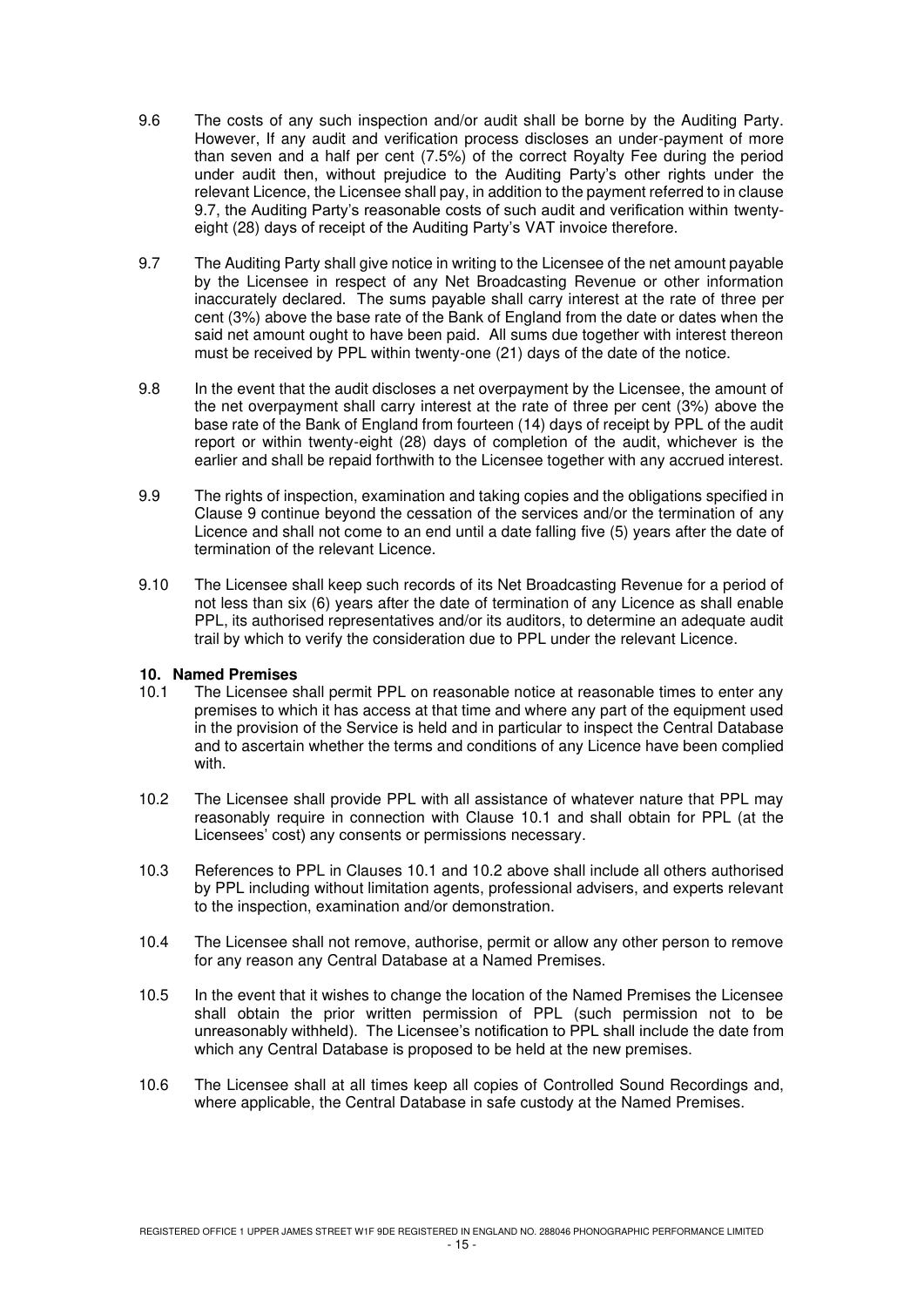# **11. Termination**

- 11.1 The Licensee shall have the right to terminate all, or any one or combination of the Licences at any time by giving three (3) months' prior written notice to the respective Licensor, via PPL.
- 11.2 Each of the Licensors shall have the right to terminate their respective Licence at any time by giving three (3) months' prior written notice to the Licensee, via PPL.
- 11.3 In addition to the right to terminate on three (3) months' prior written notice under Clause 11.1, each of the Licensors shall have the right at any time during the Licence Period to terminate their respective Licence forthwith by providing written notice to the Licensee, via PPL in any of the following events:
	- 11.3.1 any Mutual Termination Event applies to the Licensee;
	- 11.3.2 if the Licensee's licence to operate the Originating Service either;
		- (i) expires and is not extended or renewed by OFCOM or another body of competent authority or jurisdiction; or
		- (ii) is terminated by OFCOM or another body of competent authority or jurisdiction; or
	- 11.3.3 if the Licensee persistently and repeatedly fails to pay any fees due under the Licence by their due date.
- 11.4 In addition to the right to terminate on three (3) months' prior written notice under Clause 10.1, the Licensee shall have the right at any time during the Licence Period to terminate all, or any one or combination of the Licences forthwith by providing written notice to PPL if any Mutual Termination Event applies to the relevant Licensor.
- 11.5 If any of the Licensors terminates their respective Licence in accordance with the terms of that Licence all permissions granted under that Licence to the Licensee shall cease forthwith without prejudice to the continuing obligations of the Licensee under the Licence relating to matters prior to such termination and without prejudice to the Licensor's rights in relation thereto.
- 11.6 Without prejudice to the rights of the Licensors under Clause 11.5, this Agreement shall continue in force until the expiry or, as the case may be, termination of all of the Licences.

### **12. Notification of Excluded Material**

12.1 The Licensee acknowledges and accepts that PPL may (having used all reasonable endeavours to secure and retain the right to include in the PPL Licence all PPL Sound Recordings in their repertoire) in exceptional circumstances by notice to all PPL's radio broadcasting licensees prohibit or limit the broadcast of any PPL Sound Recording as required under the agreement with any composers, artists, producers of that PPL Sound Recording or an interested third party by way of contract.

### **13. Legal Costs**

13.1 In the event that either party is in default of any of its obligations under this Agreement and the other party incurs legal costs in order to obtain compliance therewith such legal costs shall be recoverable by that other party from the defaulting party as a debt to the extent that such legal costs have been reasonably incurred.

# **14. Taxes**

14.1 All royalties and fees referred to in each of the Licences are exclusive of Value Added Tax and the Licensee shall pay such Value Added Tax or any tax where the same is applicable at the prevailing rate or rates from time to time.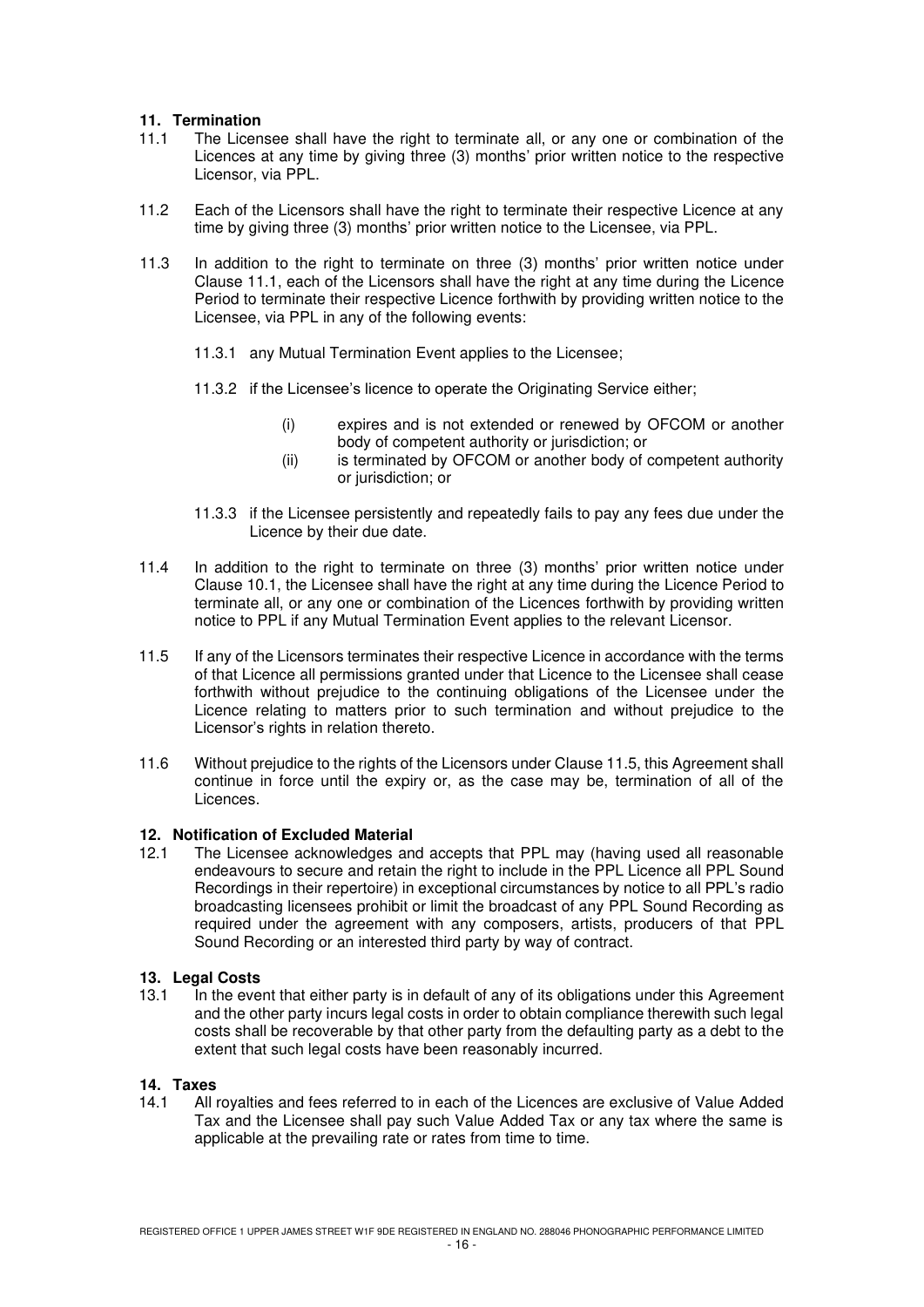# **15. Notices**

15.1 Any notice or demand to be given or made pursuant to this Agreement shall be given or made in writing and sent by pre-paid first class mail or by delivery or (except in the case of notice under Clause 10) by email addressed and sent to the recipient at the address stated in the Licence Particulars and addressed to the Managing Director/Company Secretary or to such other address as may have been duly notified and if given or made by mail shall be deemed to have been received at the expiry of forty-eight (48) hours from such despatch or if by email shall be deemed to have been received at the time of despatch.

# **16. No Assignment**

16.1 Subject as hereinbefore stated this Agreement and each Licence shall be personal to the parties which shall not be entitled to assign any of their rights or obligations hereunder without the prior written consent of the other to be given or withheld at its absolute discretion.

# **17. Waiver**<br>17.1 No.6

No delay or omission in exercising any right or remedy hereunder shall operate as a waiver thereof or of any right or remedy and no single or partial exercise thereof shall preclude any other rights or remedies. No waiver shall be binding or effectual for any purpose unless expressed in writing and signed by the party giving it and any such waiver shall be effective only in the specific instance and for the purposes given.

# **18. Entire Agreement**

- 18.1 This Agreement supersedes all prior agreements and arrangements and embodies the entire understanding and all the terms agreed between the parties relating to each Licence granted to the Licensee under this Agreement and no oral representation warranties or promises shall be implied as terms of any Licence.
- 18.2 This Agreement (and hence each Licence) shall only be effective when executed on behalf of the parties hereto and may only be changed in writing executed in similar manner and the terms "Licence" or "Licences" shall include any attachment specifications and supplements or future written amendments made in accordance with this clause.

### **19. Governing of Law and Jurisdiction**

19.1 This Agreement and each of the Licences shall be governed by and construed in accordance with the laws of England and Wales the courts of which shall have sole and exclusive jurisdiction.

### **20. Variation**

20.1 No variation or amendment of this Agreement or of any Licence shall bind either party unless agreed to in writing by their respective duly authorised representatives.

### **21. Severance**

21.1 If any provisions of this Agreement or of any Licence shall be determined by any court or other tribunal of competent jurisdiction to be illegal void or unenforceable all other provisions of this Agreement and/or the Licence shall nevertheless continue in full force and effect.

### **22. Negation of partnership/joint venture**

22.1 The terms and conditions of this Agreement and each Licence shall not constitute any form of partnership or joint venture between the parties.

### **23. Third Parties**

23.1 Without prejudice to the status of PRS and MCPS as parties to this Agreement, a person who is not a party to this Agreement has no rights under the Contracts (Rights of Third Parties) Act 1999 (the "**CRTP Act**") to enforce any term of this Agreement. but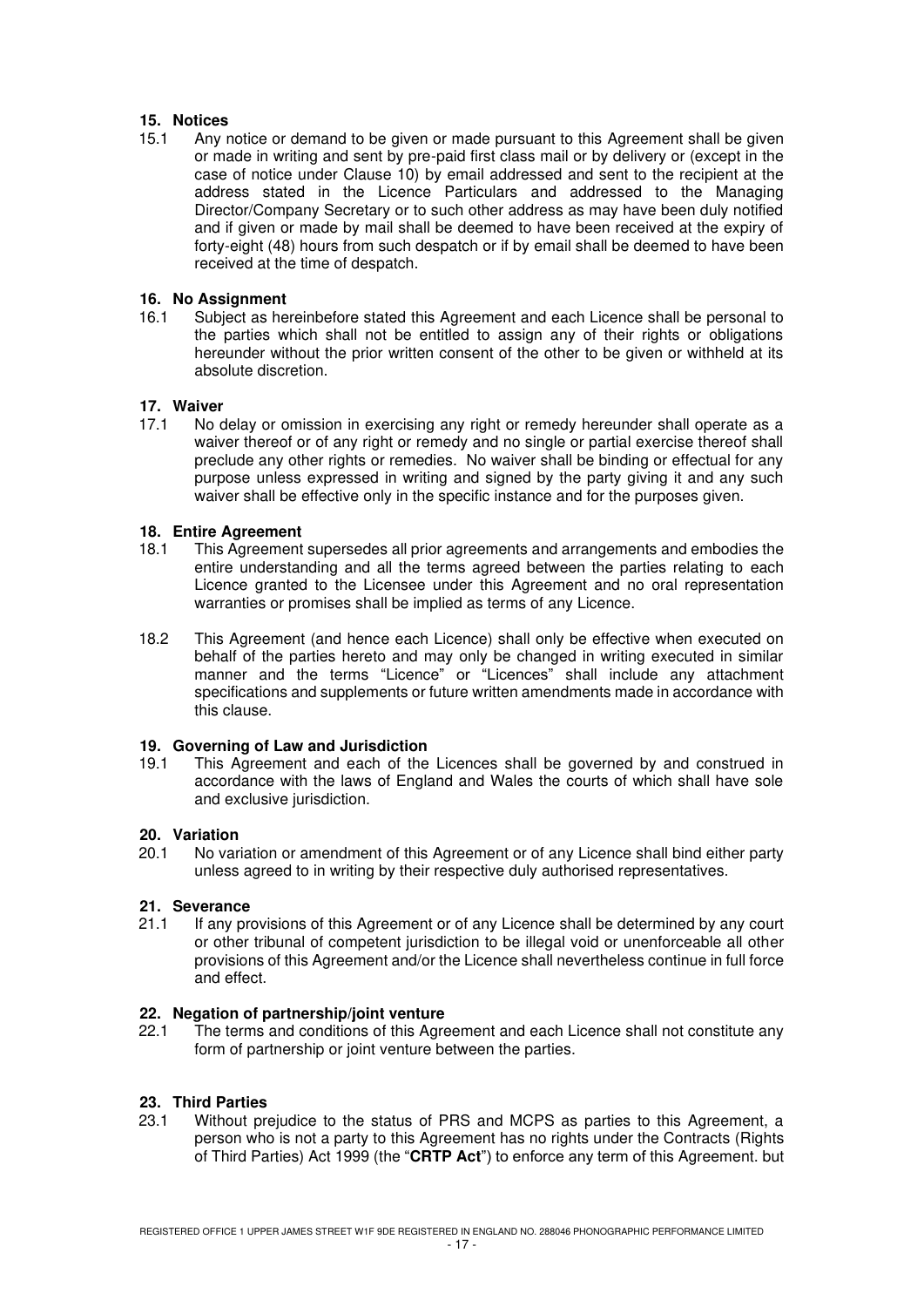this does not affect the right or remedy of a third party that exists or is available apart from the CRTP Act.

# **24. Clause Headings**

The clause headings in this Agreement are for information only and do not form part of this Agreement.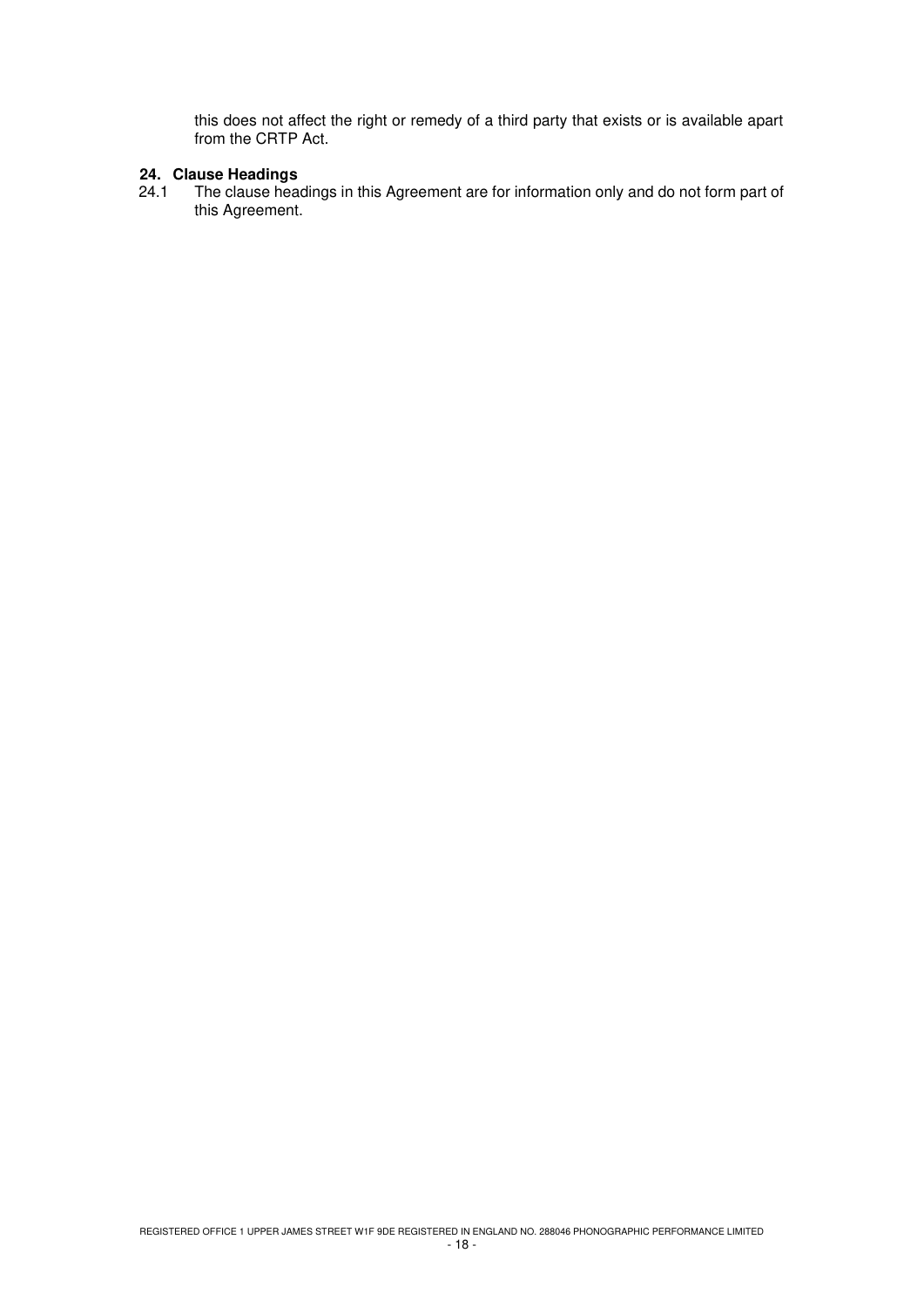# **PART 5: Glossary / Definitions**

#### **1. Definitions and Interpretation**

1.1 The following definitions apply in this Agreement:

*"the 1988 Act"* means the Copyright, Designs and Patents Act 1988.

*"Affiliate"* means a "holding company" or a "subsidiary" of the Licensee or any "subsidiary" of any "holding company" of the Licensee, as the terms are defined in section 1159 of the Companies Act 2006.

*"AM/FM Service"* means the single-channel, non-profit, analogue broadcast service operating pursuant to the guidelines set out in the Community Radio Licence granted to the Licensee by OFCOM (the "OFCOM Licence").

*"Application Date"* means the Application Date set out in the Licence Particulars being the date upon which the Licensee's application for the Licences was submitted.

*"Artist Concert"* means a forthcoming live concert by a musical performing artist which satisfies the following conditions:

- a) the Controlled Items recorded into the trailer are performed by the musical performing artist who will be performing at the concert itself;
- b) the concert is promoted or sponsored by the Licensee on whose Licensed Station the trailer is Broadcast; and
- c) the concert (or parts of the concert) will be Broadcast on the Service either live or at a later date.

*"Barter"* means the provision of programme material in any form whatsoever in return for advertising airtime or any other form of on-air promotion.

*"Broadcast"* shall have the meaning ascribed thereto in section 6 of the 1988 Act and the *"Broadcasting"* shall be construed accordingly.

*"Broadcast Licences"* means the licences set out in Clauses 1(a), (b) and (c) of the PPL Grant and Clauses  $1(a)$ , (b) and (c) and Clauses  $2(a)$ , (b) and (c) of the *PRS for Music* Grant.

*"Central Database"* means copies of one or more Controlled Sound Recordings in digital form which are stored solely on either a central processing unit (the details and location of which are specified in the Licence Particulars) or in the Cloud (the details of such storage are specified in the Licence Particulars).

*"Cloud"* means the electronic storage system known as "the cloud" by which data is stored on one or more servers to which the user does not have physical access and is accessible by means of the user's Internet (including Wi-Fi) connection with those servers.

*"Commercial Item"* means any PRS for Music Commercial Work or PPL Sound Recording.

*"Common Operating Conditions"* means the common conditions of the Licences set out in Part 4 of this Agreement.

*"Concurrent Streams"* means, in relation to an Internet Simulcast Service, the number of Players to which the Internet Simulcast Service can be delivered at the same time.

*"Contra Deals"* means the provision of goods or services other than programme material in return for advertising airtime or sponsorship credits in on-air programme features but excluding prizes. Where advertising airtime is ceded in return for the provision of prizes such airtime shall be accounted for pursuant to Clause 7.5.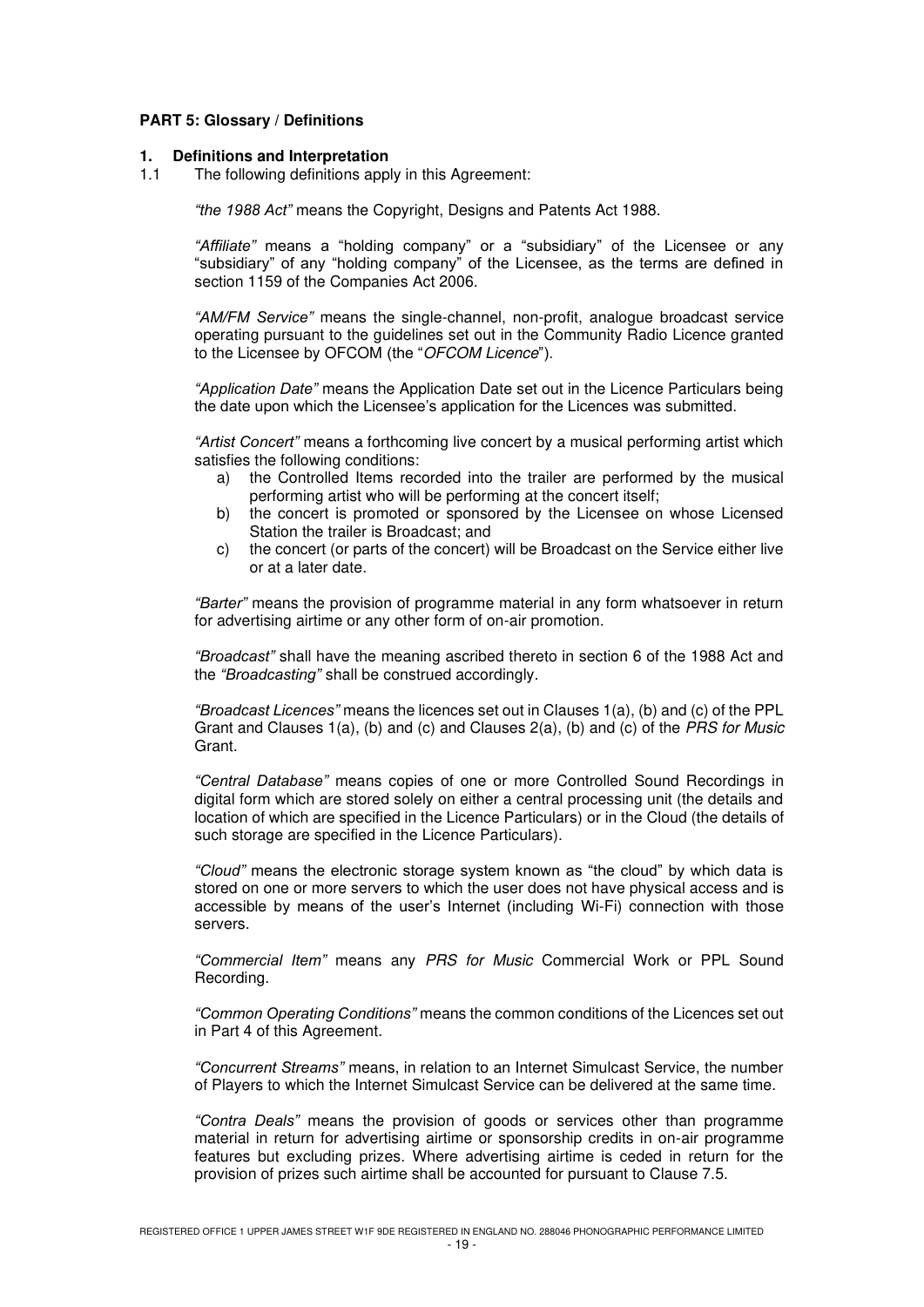*"Controlled Item"* means a PPL Sound Recording, a PMSR or a PRS for Music Repertoire Work.

*"Controlled Sound Recording"* means a PPL Sound Recording, a PMSR and/or any Sound Recording that contains all or part of a PRS for Music Repertoire Work.

*"a Day"* means the period of twenty-four (24) hours commencing at 0:00 hours.

*"Dramatico*-*Musical Work"* means any ballet, opera, operetta, musical, musical play or work of a similar nature.

*"Internet"* means the electronic communications network that connects computer networks and organisational computer facilities around the world using standardised communication protocols, popularly known as "the internet", whether accessible via the world wide web, mobile, the internet of things or otherwise, and regardless of the device or medium of access..

*"Internet Simulcast Service"* means a service which is:

- a) a simultaneous unaltered (save for adverts and radio station imaging of the Licensed Station, including promos, sweepers and interstitials) transmission of the Originating Service via the Internet which is transmitted employing Streaming Software only; and
- b) is hosted by the Licensee on data servers owned or controlled (directly or indirectly) by the Licensee.

*"Licence Particulars"* means the information identified as such and contained in the confirmation document provided by PPL reflecting that information contained within the Joint Licence for Community Radio application form completed by the Licensee and returned to PPL or supplied via such other means as may time to time be put in place by PPL.

*"Licence Period"* means the period from the Licence Start Date until the Licence is terminated pursuant to Clause 11.

*"Licence Start Date"* means the Licence Start Date set out in the Licence Particulars.

*"Licence Year"* means the twelve (12) month period commencing on 1 January in any given year.

*"Licence"* means the PPL Licence, the MCPS Licence or, as the case may be, the PRS Licence.

*"Licences"* means the PPL Licence, the MCPS Licence and the PRS Licence together.

*"Licensee Website"* means any website exclusively and prominently branded for the Service or the Licensee and under the control of the Licensee or an Affiliate of the Licensee.

*"Licensor"* means PPL, MCPS or, as the case may be, PRS.

*"Licensors"* means PPL, MCPS and PRS.

*"MCPS"* means Mechanical-Copyright Protection Society Limited whose registered office is as 2nd Floor, Synergy House, 114-118 Southampton Row, London, WC1B 5AA, contracting for and on behalf of itself and for and on behalf of and as agents of its various members and affiliated societies.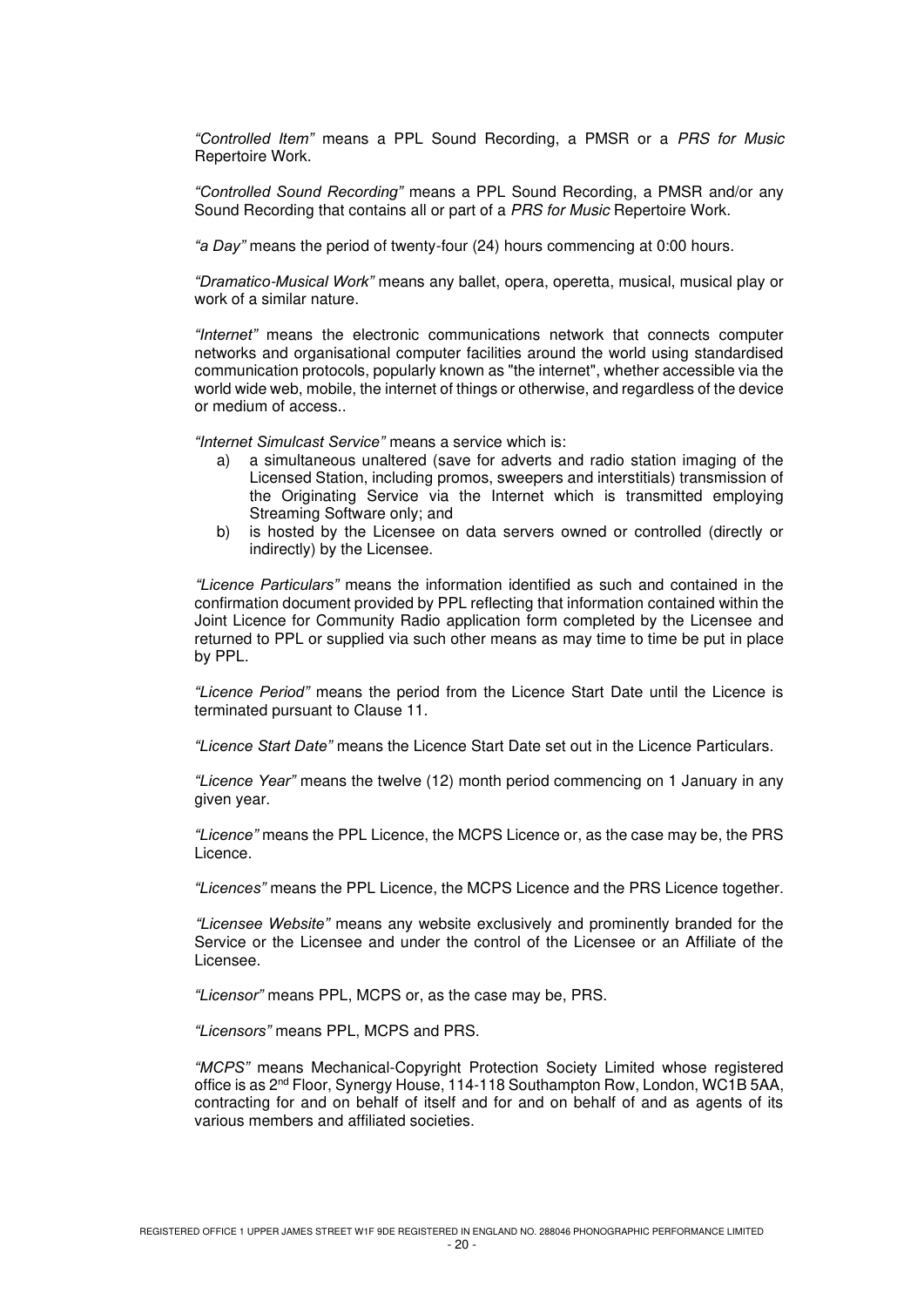*"MCPS Licence"* means the licence set out in Clause 2 of the PRS for Music Grant granted to the service as described in the Licence Particulars and subject to the terms of the PRS for Music Grant generally and the Common Operating Conditions.

*"Members"* means any, or as the context required, the relevant PPL Members and PRS for Music Members.

*"Musical Work"* means any musical work (as defined in the 1988 Act) and any lyrics or words, written to be used with such musical work (if applicable). It includes any part of such a work.

*"Mutual Termination Event"* means any of the following events:

- a) the presentation of a petition for, or notice thereof, or of a resolution for the winding-up of the relevant party (other than for the purposes of amalgamation or reconstruction); or if it shall go into voluntary liquidation as defined in the Insolvency Act 1986;
- b) the appointment of, or notice of the intended appointment of, a receiver or manager or administrator of the relevant party or the decision of the relevant party to make an arrangement with its creditors; or in the event that s.123 of the said Insolvency Act shall apply to the relevant party;
- c) any breach of the terms of the relevant Licence written notice of which has been given to the Licensee (in the case of a breach by the Licensee) and PPL (in the case of a breach by either Licensor) and where:
	- i. in the case of a breach reasonably capable of being remedied within twenty-one (21) days of such notice, the relevant party has failed to remedy such breach within twenty-one (21) days of such notice;
	- ii. in the case of a breach reasonably capable of being remedied but not within twenty-one (21) days of such notice the relevant party has failed to commence to remedy such breach within such twenty-one (21) day period or fail to proceed with reasonable diligence to complete the remedying of such breach thereafter;
- d) should the relevant party cease to trade;
- e) an event of force majeure (as defined in below) lasting twenty-eight (28) days or more, provided that notice must be given during the continuance of such event by the Licensee to PPL (in the case of a force majeure event affecting the Licensee) and PPL to the Licensee (in the case of a force majeure event affecting either or both of the Licensors).

An event of force majeure shall mean any event whereby either party's performance of its obligations are hindered or prevented (directly or indirectly) by reason of any event beyond the reasonable control of either party which may include strike, labour disturbance, government action, riot, armed conflict, accident, unavailability or breakdown of normal means of transport or act of God.

*"Named Premises"* means the premises where the Central Database is stored and identified in the Licence Particulars or such other premises as may be notified by the Licensee to PPL pursuant to the provisions of Clause 10 from the data specified in such notification (but, for the avoidance of doubt, excluding the location of the Central Database if it is in the Cloud).

*"Net Broadcasting Revenue"* shall be calculated by taking 85% of the gross income (before any deduction of agency commissions or any other deductions) whether in money or money's worth for airtime, derived and received by the Licensee (or any person, firm, company or entity which is a member, associate, subsidiary or agent of the Licensee) from all or any part of the Service transmitted including without limitation and by way of example only:

- (1) advertising;
- (2) Sponsorship;
- (3) Barter deals;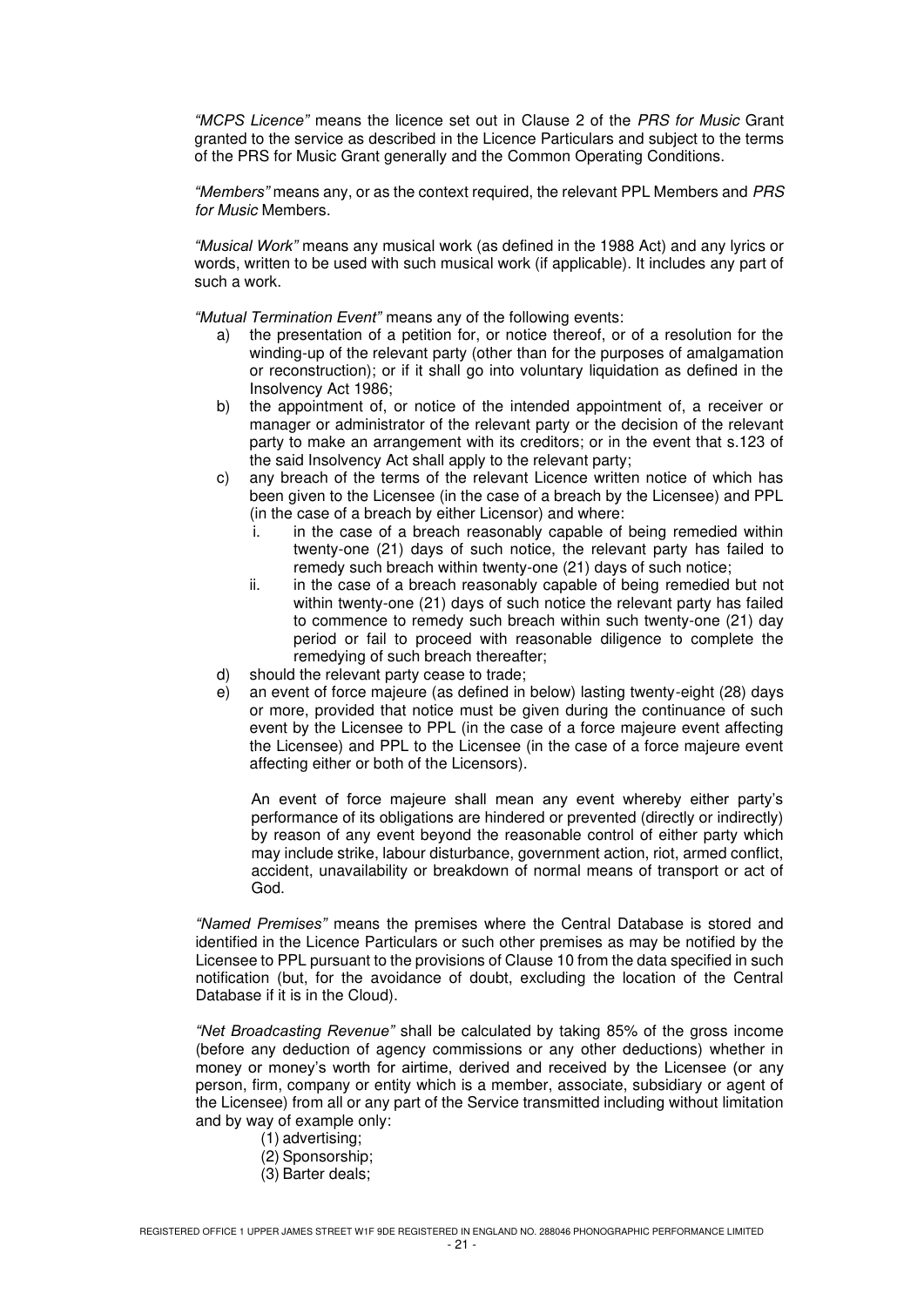- (4) Contra Deals;
- (5) telephony income;
- (6) banner adverts on media players (including as part of "apps") and pop-up windows associated with media players (save to the extent the content on the media player is not the Internet Simulcast Service licensed hereunder);

and then deducting external costs directly and reasonably incurred by the Licensee in producing sponsored Outside Broadcast events PROVIDED THAT if such costs of an Outside Broadcast event exceed the value of the Sponsorship revenue for that event the Sponsorship revenue shall be nil. The amount by which such costs exceed Sponsorship revenue may not be set off against Sponsorship revenue from any other Outside Broadcast event or other non-Sponsorship revenue. For the avoidance of doubt, where any third party derives and receives gross income in respect of advertising or Sponsorship revenue pursuant to these Licences it shall be deemed to be derived and received by the Licensee.

*"Normal Commercial Value"* means the figure calculated in relation to the 30" (thirty seconds) equivalent cost per thousand for the equivalent airtime sold/valued in the same clock hour for "paid airtime" charged by the Licensee, which phrase includes advertising airtime before any deduction of agency commissions or any other deductions, but does not include Service Airtime.

"Originating Service" means either the AM/FM Service or the SSDAB Service operated by the Licensee, for which the Licensee has applied for a joint licence under this Agreement, and for which the Licensee has been granted an OFCOM Licence.

*"Outside Broadcast"* means a live Broadcast which originates at a location that is neither owned nor operated by the Licensee and whose content clearly identifies and refers to the outside location of the broadcast.

*"Permitted Central Database Content"* means a maximum of ten thousand (10,000) Controlled Sound Recordings.

*"Permitted Excerpts"* refers only to Dramatico-Musical Works and means excerpts where the use of all such excerpts in any Programme Material complies with all the following limitations:

- a) the total duration of which in the course of the same programme does not exceed twenty-five (25) minutes or twenty-five per cent (25%) of the total length of the Dramatico-Musical Work, whichever is the shorter;
- b) the use is not a "potted version" of the Dramatico-Musical Work;
- c) the use is not or does not cover a complete act of the Dramatico-Musical Work; and
- d) each excerpt is not presented in a dramatic form.

*"Player"* means any electronic media player software capable of playing a transmission of a sound recording in the Internet Simulcast Service.

*"PMSR"* means any production music sound recording being a sound recording (as opposed to a Musical Work) the copyright in which is owned or controlled in the United Kingdom by MCPS and where MCPS is authorised to license such recordings as socalled production or library music.

*"PPL Grant"* means the grant of a licence from PPL as set out in Part 2 of this Agreement.

*"PPL Licence"* means the licence set out in the PPL Grant and the Licence Particulars and subject to the Common Operating Conditions.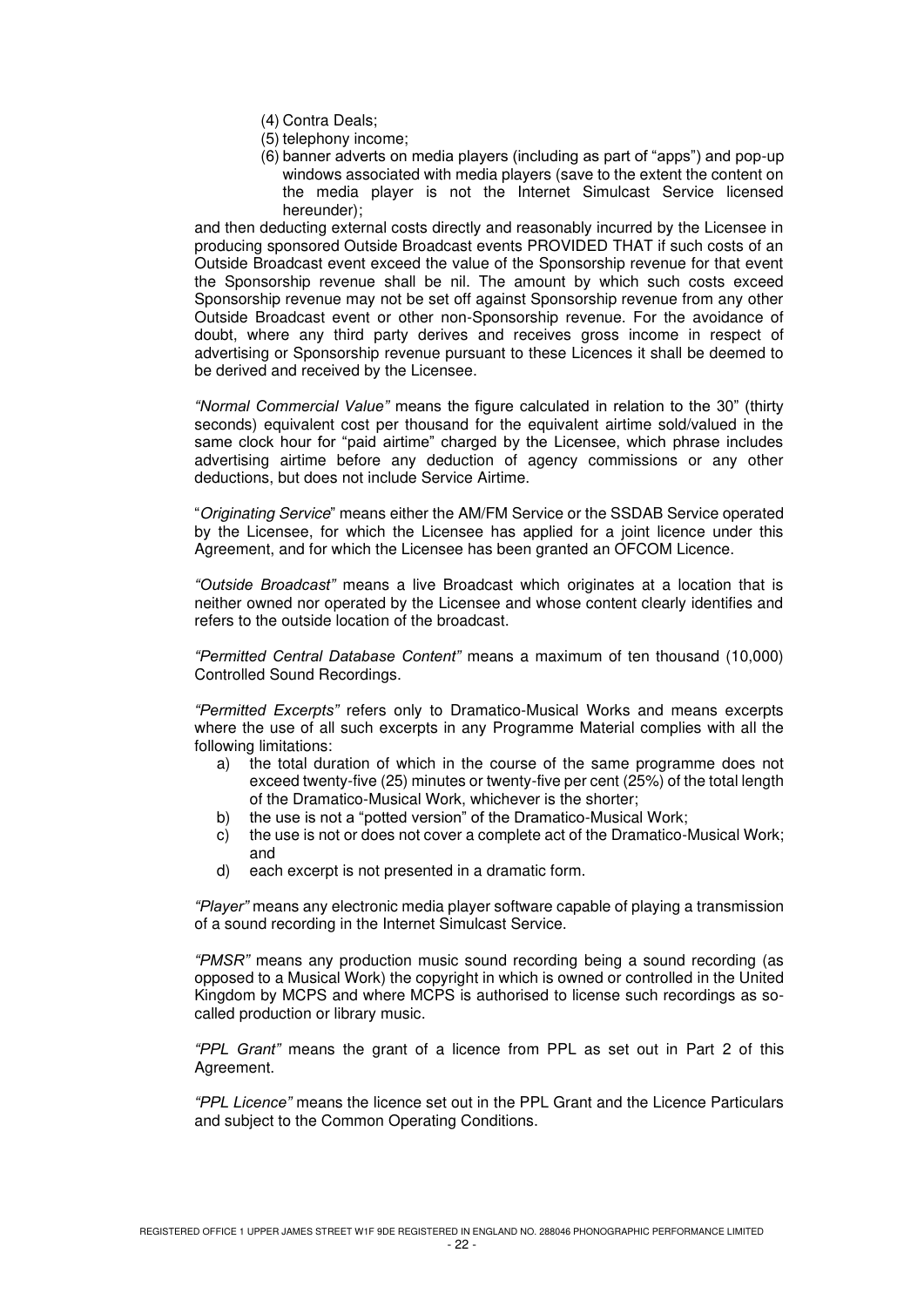*"PPL Members"* means the persons, firms, record companies or entities who are from time to time member of PPL, a list of which shall be made available electronically by PPL to the Licensee on request.

*"PPL Repertoire"* means all those Sound Recordings the ownership, control or right to grant licence of the relevant copyright in which are vested in PPL from time to time by the Members subject always to the provisions of Clause 12.

*"PPL Repertoire Percentage"* means the proportion of the Total Broadcast Hours which consist of PPL Repertoire.

*"PPL Sound Recording"* means a Sound Recording within the PPL Repertoire.

*"Programme Material"* means any programme material or any part thereof of any kind and which is made for the purposes of Broadcasting as set out in this Agreement EXCEPT it specifically excludes any material which constitutes an advertisement of whatsoever nature.

*"Programme Return"* means a full and proper return setting out in chronological order a list of Controlled Items that have been included in the Service in the relevant period including the following information:

- 1) the date on which the Controlled Item was used;
- 2) the time of transmission of the programme in which the Controlled Item was used;
- 3) the duration of such Controlled Item used (in seconds);
- 4) the ISRC number of such Controlled Sound Recordings;
- 5) the ISWC number of such PRS for Music Repertoire Work;
- 6) the title of the said Controlled Item include, where available, the title of the version or mix;
- 7) the record label and catalogue number of the physical product including the used Controlled Sound Recordings;
- 8) (where identifiable) the identity of the performers and authors of the Controlled Item.

*"Programme Trailer"* means any trailer which is produced for the purposes of trailing either the Controlled Items to be Broadcast in upcoming Programme Material or, subject to the trailer including specific scheduling information about when the Programme Material is scheduled to be Broadcast, specific Programme Material.

*"PRS"* means Performing Right Society Limited whose registered office is at 1st Floor, Goldings House, 2 Hays Lane, London, SE1 2HB contracting for and on behalf of itself and for and on behalf of and as agents of its various affiliated societies.

*"PRS Licence"* means the licence set out in Clause1 of the PRS for Music Grant granted to the service as described in the Licence Particulars and subject to the terms of the PRS for Music Grant generally and the Common Operating Conditions.

*"PRSfM Repertoire Percentage"* means the proportion of the Total Broadcast Hours which consists of the PRS for Music Repertoire Works.

*"PRS for Music"* means MCPS and PRS.

*"PRS for Music Commercial Work"* means any PRS for Music Repertoire Work other than:

- a) one where MCPS is authorised to license it as so-called production or library music; or
- b) a Musical Work specially and expressly commissioned by the Licensee from PRS for Music Members.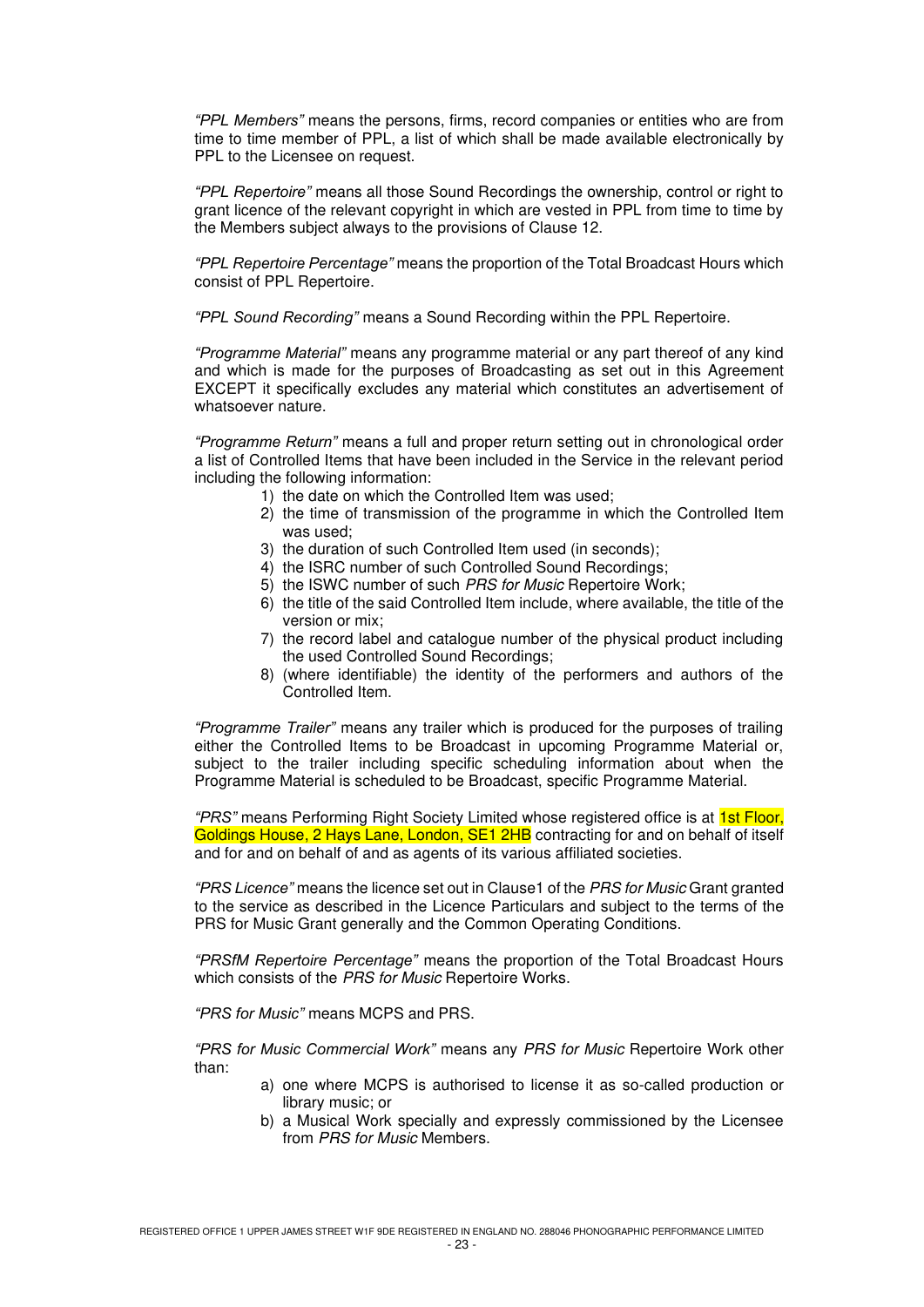*"PRS for Music Grant"* means the grant of a licence from MCPS and PRS as set out in Part 3.

*"PRS for Music Member"* means:

- 1) in the case of MCPS, each person, firm or company who or which, from time to time, has appointed MCPS as agent in relation to the exploitation licensed hereunder either before or during the Licence Period, other than where such person, firm or company has opted not to participate in the licensing scheme pursuant to which the MCPS Licence has been entered into, provided that a Member who has so appointed MCPS after the commencement of the Licence Period shall only be regarded as a Member for the purposes of the MCPS Licence with effect from the date on which the Member so appointed MCPS; and
- 2) in the case of PRS, any person, firm or company who or which, from time to time, pursuant to the Articles of Association of PRS has been admitted either before or during the Licence Period as a member of PRS, other than where such person, firm or company has reserved to himself the relevant rights pursuant to Article 7(cd) of the Articles of Association of PRS (or other equivalent article) provided that a Member who has been so admitted after the commencement of the Licence Period shall only be regarded as a Member for the purposes of the PRS Licence with effect from the date of admission into PRS.

*"PRS for Music Repertoire Works"* means each Musical Work to the extent the relevant copyright is owned or controlled, from time to time, in the United Kingdom by:

- 1) in the case of the MCPS Licence, MCPS including, without limitation, by virtue of its agreements with a member or an associated society or an associated society member provided that:
	- (i) if one or more of those who own or control the copyright in a relevant PRS for Music Repertoire Work is not a MCPS, the expression PRS for Music Repertoire Work shall only apply to such interest in the Repertoire Work as is owned or controlled by MCPS; and
	- (ii) it shall exclude any Musical Works that a member of MCPS or an associated society has withdrawn or withheld from the MCPS Licence; and
- 2) in the case of the PRS Licence, PRS including, without limitation, by virtue of its agreements with a member or an associated society or an associated society member provided that if one or more of those who own or control the copyright in a relevant Repertoire Work is not PRS, the expression "PRS for Music Repertoire Work" shall only apply to such interest in the PRS for Music Repertoire Work as is owned or controlled by PRS.

*"Quarter"* means the periods of three (3) months ending on 31 March, 30 June, 30 September and 31 December in any year.

*"Reproduction Licences"* means the licences referred to in Clause 2 of the PPL Grant and Clause 2(e) of the PRS for Music Grant.

*"Royalty Fee"* means the royalties and annual fees payable under these Licences or the relevant Licence as calculated according to Clauses 5, 6 and 7.

*"RPI"* means the figure for the official General Index of Retail Prices (all items) published by the Central Statistical Office of the Chancellor of the Exchequer (or, in the event that such index shall cease to be published, such alternative official index as most closely represents the same constituent elements).

*"Service"* means all or any part of the Originating Service, the Internet Simulcast Service and/or the SSDAB Simulcast Service as appropriate.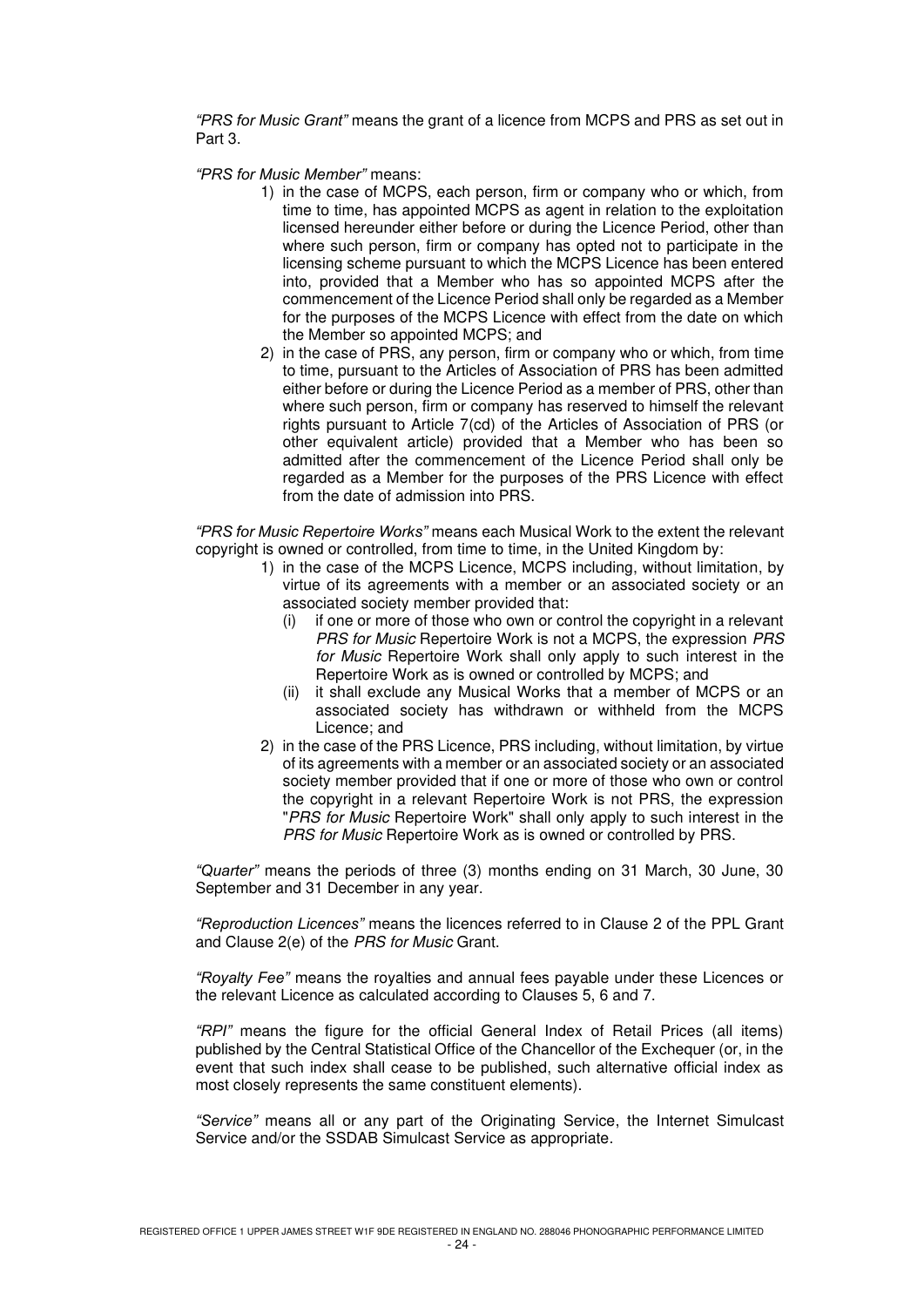*"Service Airtime"* means advertisements/promotions Broadcast by the Licensee where the intention is wholly or in part to directly or indirectly raise revenue for the Licensee and/or Affiliates of the Licensee.

*"Sound Recordings"* means a recording of sounds in which copyright still subsists, from which the sounds may be reproduced, or a recording of the whole or any part of a literary, dramatic or musical work, from which sounds reproducing the work or part may be produced, regardless of the medium on which the recording is made or the method by which the sounds are reproduced or produced and in the case of determining individual sound recordings shall mean a sequence of sounds (or data representing such sequence of sounds) which is identified by a number or other device indicated by or on any descriptive text accompanying any physical or electronic product incorporating the sound recording or by information embodied in or on the sound recording or identified by a single ISRC number.

*"Sponsor"* means any party who or which provides directly or through any agent all or any part of the finance and/or any products or services and/or pays the Licensee or provides any other good consideration for the making of Programme Material in return for exposure for, or any other form of reference therein to, the name or trademark or logo of the third party or any associate thereof or any specific named brands, products or services, and "*Sponsor"* and *"Sponsorship"* shall be construed accordingly.

*"Sponsorship Message"* means an item of Programme Material which includes a specific reference to a Sponsor or any goods or services of a Sponsor.

*"SSDAB Service"* means the single-channel, non-profit, digital broadcast service transmitted by way of Small Scale DAB and operating pursuant to the guidelines set out in the OFCOM C-DSPS Licence.

*"SSDAB Simulcast Service"* means a service which is a simultaneous unaltered (save for adverts and radio station imaging of the Licensed Station, including promos, sweepers and interstitials) transmission of the SSDAB Service via one or more small scale DAB multiplexes and which is licensed for such Broadcast by OFCOM under the OFCOM Licence.

*"Streaming"* means the continuous delivery via the Internet of an audio or audio-visual transmission(s) that enables the contemporaneous performance of the transmitted Sound Recording(s) by a Player.

*"Streaming Software"* means software which enables the continuous delivery of audio transmissions to users at the user's request in real time only, without recourse to any intermediate file copy, and without enabling the user to download or otherwise retain a copy of such transmissions.

*"Subscription Service"* means any service where permission to access or the capability of any person to receive the whole or any part of the service is conditional upon the payment of a fee by or on behalf of that person (other than any fee paid in respect of a telecommunications service to provide access to the Internet generally).

*"Territory*" means the United Kingdom of Great Britain and Northern Ireland, the Channel Islands, the Isle of Man and all additional territories to which the 1988 Act shall extend.

*"Total Broadcast Hours"* means the total hours during which the Originating Service is broadcasting during the Licence Year.

*"Transmitting Premises"* means the Licensee's premises from which the Broadcast of the Licensed Station is carried out.

*"VAT"* means value added tax.